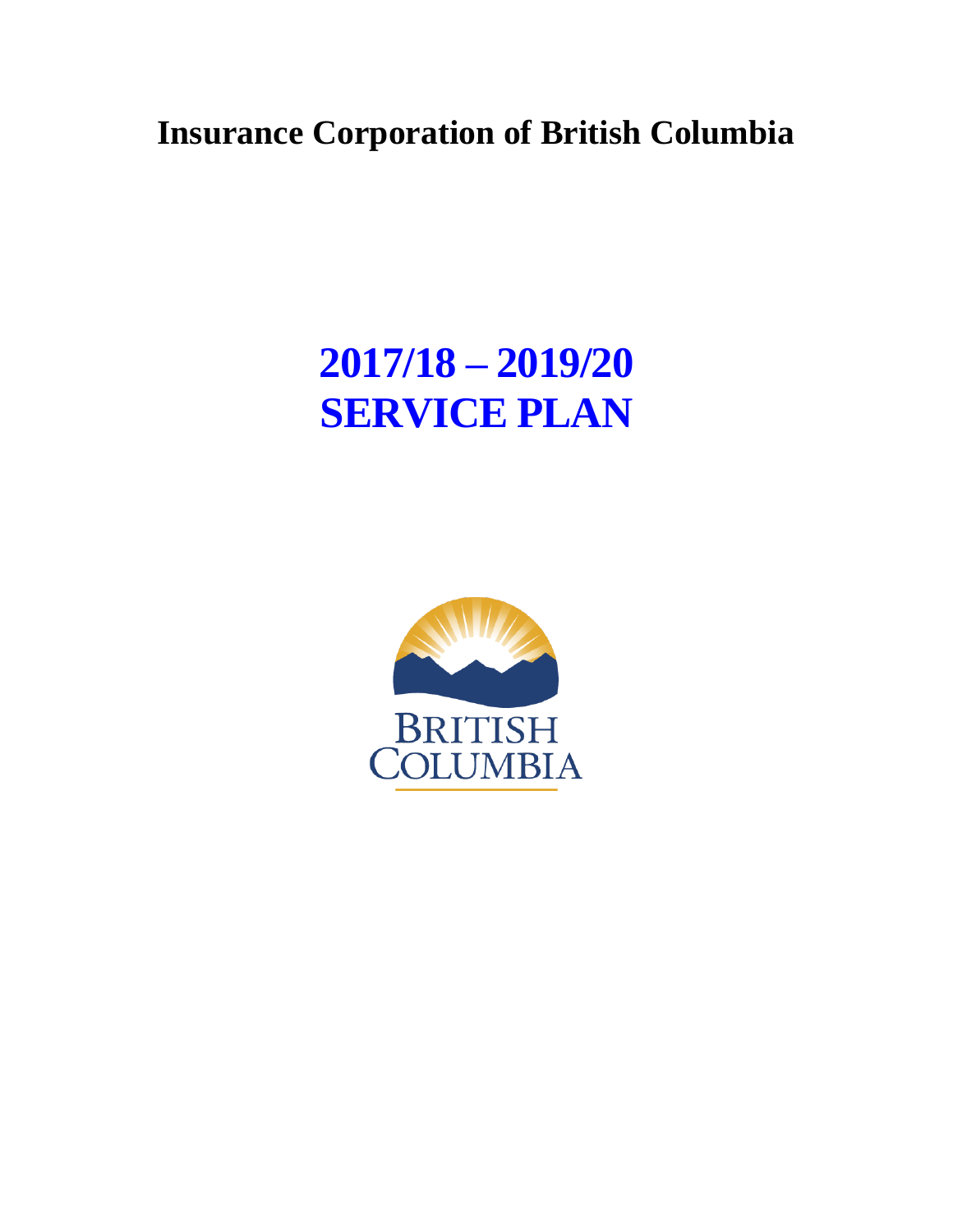

#### For more information on the *Insurance Corporation of British Columbia,* contact:

*In the Lower Mainland*  604-661-2800

*Elsewhere in B.C., Canada, or the U.S.*  1-800-663-3051

*Head Office* 

151 West Esplanade North Vancouver, British Columbia, V7M 3H9 [www.icbc.com](http://www.icbc.com/)

Email address: [www.icbc.com/contact-us](http://www.icbc.com/contact-us)

ICBC's Corporate Service Plans, Annual Reports and Financial reports are available on the ICBC website.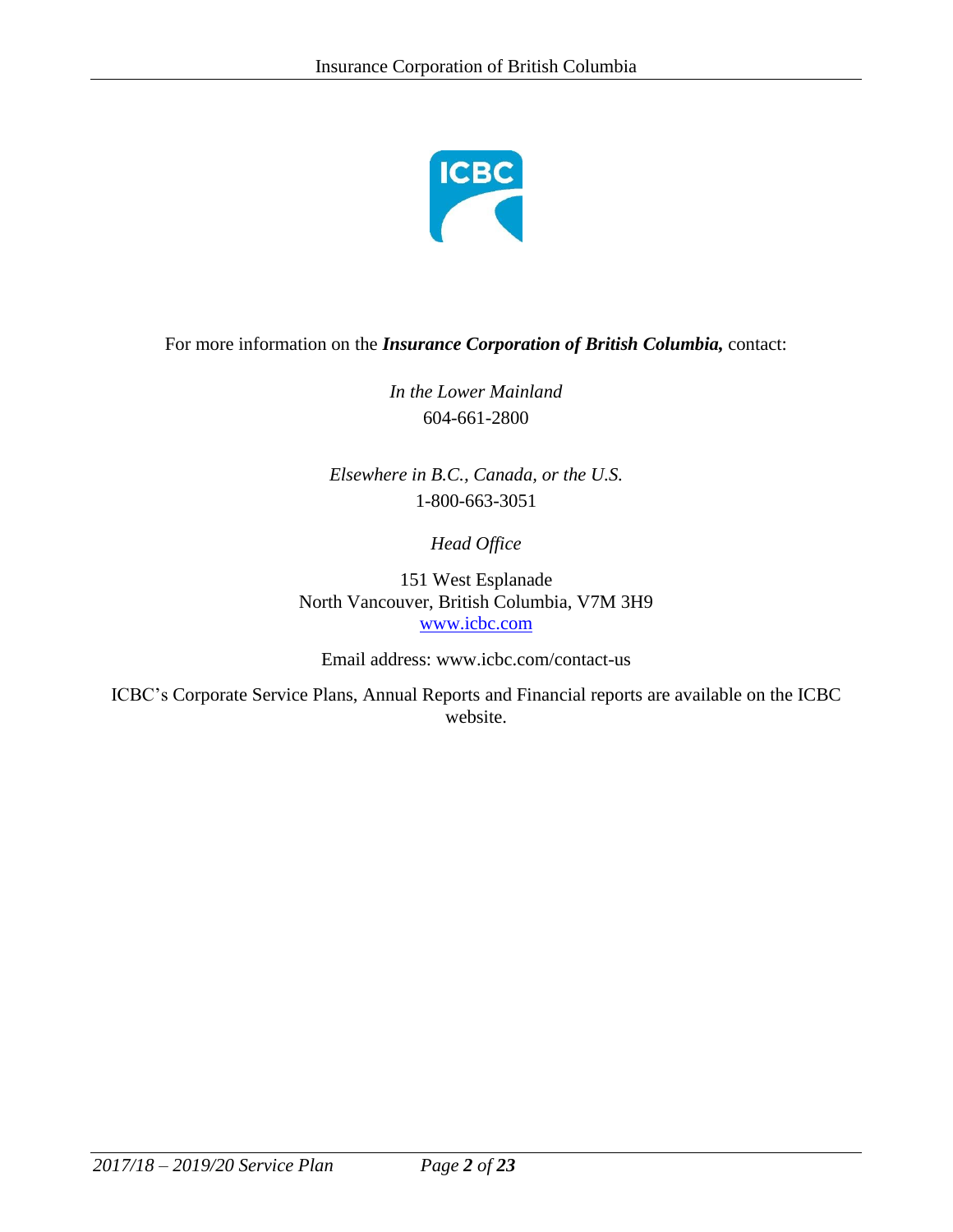# **Accountability Statement**

The 2017/18-2019/20 ICBC Service Plan was prepared under the Board's direction in accordance with the *Budget Transparency and Accountability Act* and the B.C. Reporting Principles. The plan is consistent with government's strategic priorities and fiscal plan. The Board is accountable for the contents of the plan, including what has been included in the plan and how it has been reported. The Board is responsible for the validity and reliability of the information included in the plan.

All significant assumptions, policy decisions, events and identified risks as of February 10, 2017 have been considered in preparing the plan. The performance measures presented are consistent with the Taxpayer Accountability Principles, ICBC's mandate and goals, and focus on aspects critical to the organization's performance. The targets in this plan have been determined based on an assessment of ICBC's operating environment, forecast conditions, risk assessment and past performance.

Barry Penner, QC

Chair, ICBC Board of Directors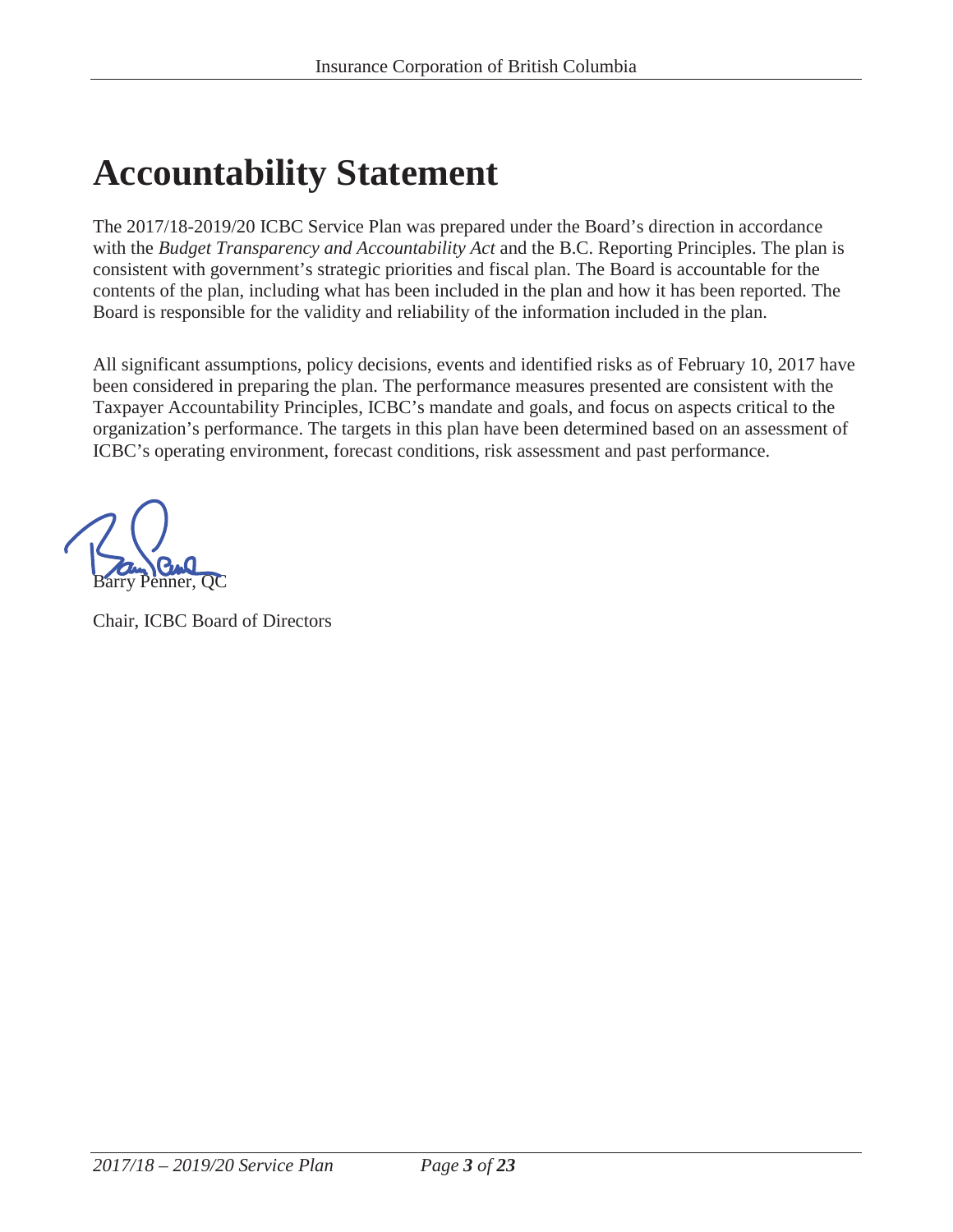## **Table of Contents**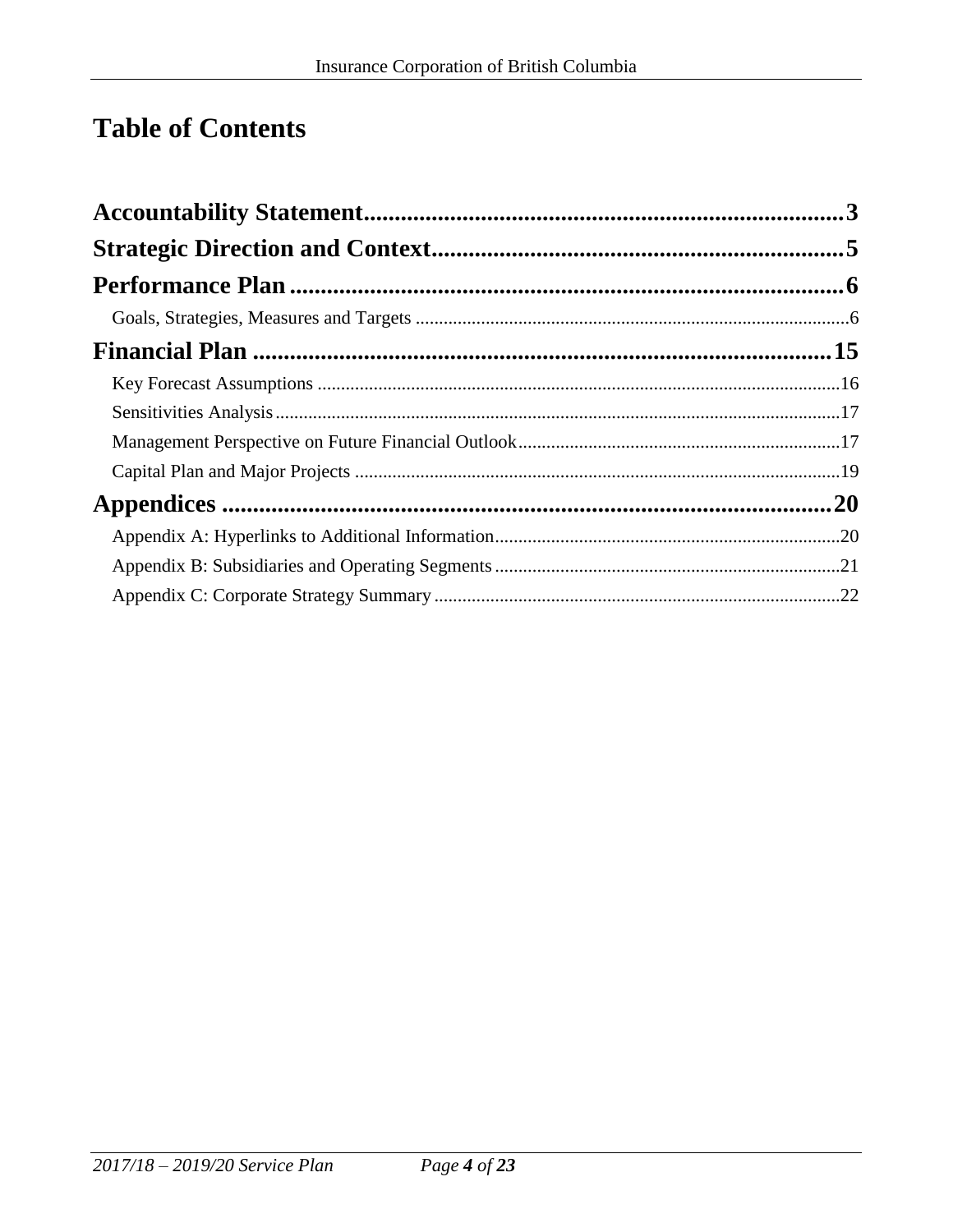# <span id="page-4-0"></span>**Strategic Direction and Context**

## **Strategic Direction**

ICBC's mandate, as provided through the *Insurance Corporation Act*, *Insurance (Vehicle) Act* and the *Motor Vehicle Act*, is to provide Basic and Optional vehicle insurance for B.C. motorists. The Basic rates are regulated by the British Columbia Utilities Commission [\(BCUC\),](http://www.bcuc.com/) an independent regulator. The BCUC approves the Basic insurance rates and ensures the Basic insurance product is adequate, efficient and reasonable. ICBC also sells Optional auto insurance in a competitive marketplace. In addition, ICBC provides driver licensing, vehicle registration and licensing, and violation ticket and government fine collections services on behalf of the Province under a Service Agreement between government and ICBC. ICBC also implements road safety initiatives to reduce crashes and losses on B.C. roads and to assist in managing claims costs. The organization works closely with the Ministry of Transportation and Infrastructure (the Ministry) to ensure financial targets and reporting requirements are met. Additional priority actions are provided in the [2017/18 Mandate Letter](http://www.icbc.com/about-icbc/company-info/Documents/mandate-letter-2017-2018.pdf).

ICBC is committed to providing customers with the best insurance coverage at the lowest possible cost. To support this, the Corporate Strategy focuses on four key goals: Deliver Value and Service for Customers, Maintain Financial Stability, Deliver Operational Excellence and Align People and Business Capabilities. In alignment with government direction, ICBC has embedded the [Taxpayer](http://www2.gov.bc.ca/gov/DownloadAsset?assetId=B613CF138959439D9A947CF3D586FE6B&filename=taxpayer_accountability_principles.pdf)  [Accountability Principles](http://www2.gov.bc.ca/gov/DownloadAsset?assetId=B613CF138959439D9A947CF3D586FE6B&filename=taxpayer_accountability_principles.pdf) into the Corporate Strategy. Its policies, processes and values align with the principles of cost consciousness (efficiency), accountability, appropriate compensation, service, respect and integrity.

## **Operating Environment**

In B.C., auto insurance is based on a full tort system, which means that an at-fault driver may be taken to court for the full range of damages. An injured party also has access to accident benefits coverage, regardless of fault, including medical and rehabilitation expenses and wage loss. This environment may result in higher claims costs compared to jurisdictions that operate under different auto insurance systems.

Risks in the operating environment could impact future performance and the ability to execute the Corporate Strategy. Like other jurisdictions, B.C. is seeing an increased frequency of motor vehicle crashes. From these crashes, more people are claiming bodily injury with a shift toward more complex claims that cost more to settle. The growing sophistication of cars is also driving up repair costs. These factors combined put upward pressure on rates for customers. Managing these costs, along with exaggerated and fraudulent claims and increasing legal representation rates are critical to offering customers the best insurance coverage for the lowest possible cost. See Goal 2 (*Maintain Financial Stability)* for more discussion on this topic.

Natural catastrophes, volatility in investment markets and global economic uncertainty continue to be risks to the Property and Casualty industry. Investment income has historically been a strong and consistent contributor to ICBC's financial health, helping to partially offset the pressure of rising claims costs. In recent years, however, lower interest rates in Canada and globally have put additional pressure on insurance rates across the country. In the current low-interest rate investment climate,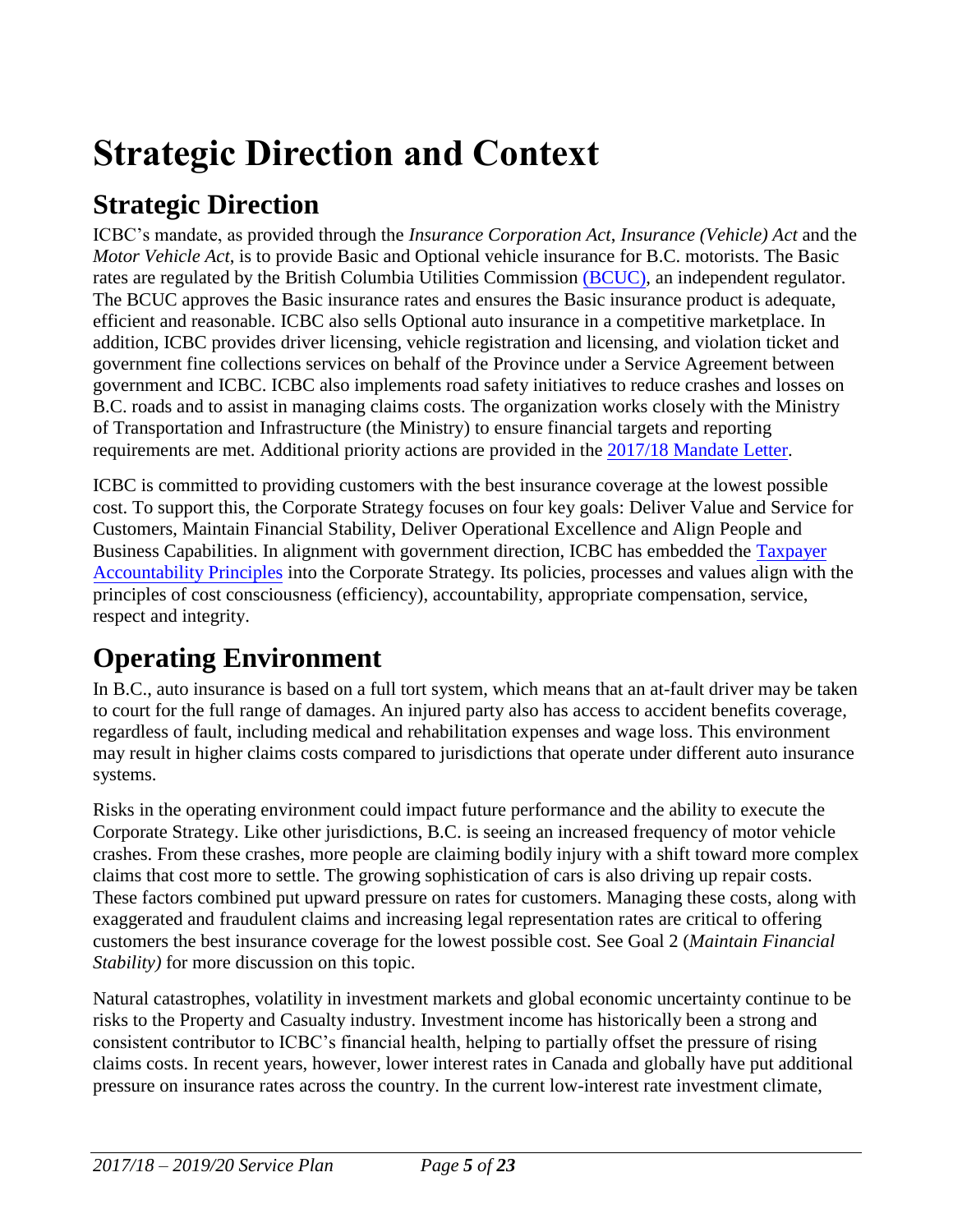ICBC cannot rely upon investment return to help offset claims costs to the same extent it did in the past.

# <span id="page-5-0"></span>**Performance Plan**

## <span id="page-5-1"></span>**Goals, Strategies, Measures and Targets**

This section sets out ICBC's goals, strategies, performance measures and targets for 2017/18-2019/20. While these remain similar to the 2016/17-2018/19 Service Plan, ICBC has refocused its goals and strategies to reflect changes to the operating environment and progress made over previous years.

ICBC has changed its fiscal year end date from December 31 to March 31 to align with the B.C. Government's fiscal year end. This change was effective immediately after the fiscal calendar year ended December 31, 2015. As a result of this change, 2016/17 is a 15 month transition fiscal period from January 1, 2016 to March 31, 2017 ("2016/17"). For 2017/18 and thereafter, ICBC's fiscal year will be the 12 month period from April 1 to March 31. Unless otherwise noted, the financial targets and corporate performance metrics reflect this change.

## **Goal 1: Deliver Value and Service for Customers**

ICBC is committed to working with the *Ministry to fully support government within the context of government's overall strategic priorities* and those outlined in the 2017/18 Mandate Letter, the 2017/18 Shared Priorities Letter and other directional letters provided to ICBC throughout the year. The Corporate Strategy is focused on being a low-cost and operationally excellent company that provides value to customers by keeping Basic insurance rates as low as possible, and delivering consistent quality service including the implementation of more online services and the creation of safer roads. This goal is critical to the strategy and also aligns with the Taxpayer Accountability Principles of cost consciousness and service.

### *Delivering Value*

A key part of improving value to customers is to keep Basic rates as low as possible while ensuring fairness in pricing. Basic insurance rates in B.C. have experienced ongoing pressure from the number and cost of claims in recent years – with the pressure continuing in 2016 and the foreseeable future. In addition to existing efforts, ICBC continues to look for ways to mitigate increasing claims costs so that it can continue to provide the best insurance coverage at the lowest possible cost. On December 19, 2016, the Minister of Transportation and Infrastructure, directed the ICBC Board of Directors to commission a comprehensive independent review of ICBC. This review will help ICBC assess and improve its operations, evaluate its management practices and identify additional measures to help ensure rates are affordable for British Columbians and in line with inflation as much as possible, for years to come.

ICBC continues to identify new strategies to help alleviate the pressure claims costs continue to put on insurance rates. One immediate area of increased focus is on fraud prevention. While the overwhelming majority of customers make honest claims, exaggerated and fraudulent claims are an increasing area of focus for all insurers. ICBC's Special Investigation Unit continues to investigate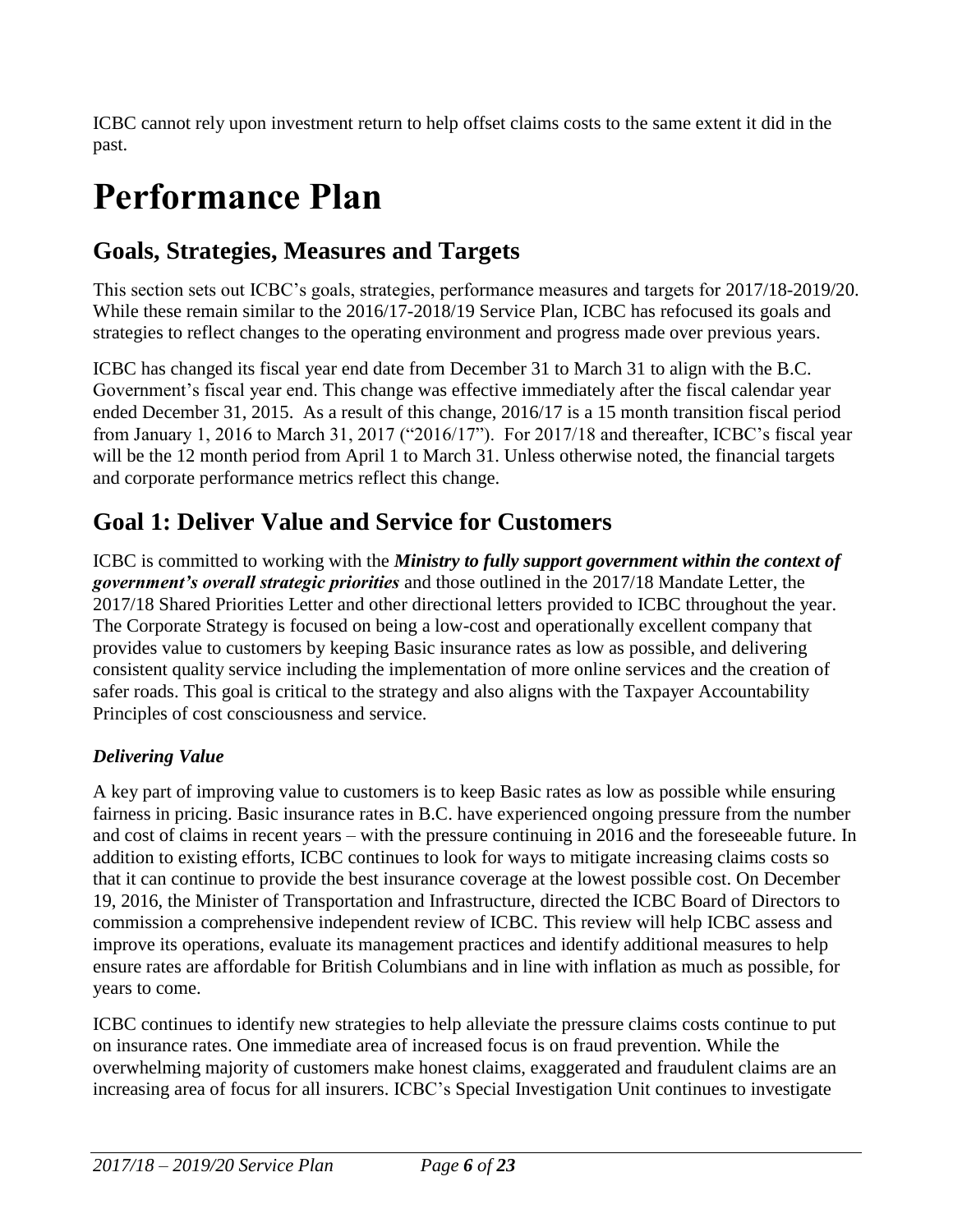fraudulent claims. ICBC is boosting its efforts to fight fraud through the use of a new high-tech analytics tool which will help identify and target exaggerated and fraudulent claims early in the claims process. Fraud analytics technology uses data, algorithms and statistical methods to help spot potentially fraudulent claims.

Smartphone usage and distracted driving-related crashes also continue to add pressure on claims costs. In B.C., more than 90 % of drivers have mobile phones, and 88% of those are smartphones. A recent study by the Insurance Institute of Highway Safety determined that hand-held phone use makes drivers five times more likely to be involved in a crash. Distracted driving is now responsible for approximately one quarter of all fatal crashes in B.C. On average, 78 people die every year in crashes where distracted driving is a contributing factor.

In 2016, government renewed its focus on distracted driving by introducing tougher distracted driving penalties. ICBC is committed to *reducing injury and death on B.C. roads* and will continue to partner with law enforcement and government to raise awareness about the risks, consequences and penalties associated with distracted driving by implementing public awareness campaigns including advertising, news releases, videos and digital ads. ICBC is also exploring improvements to intersection safety given the 23% increase in intersections crashes in 2015 compared to 2013. ICBC invests in intersection safety through the intersection safety camera and road improvement programs. This investment in road safety will help to improve the safety of all communities in B.C. and also help to manage claims costs.

### **Improving Service**

ICBC's service focus aims to *provide consistent, quality products and services to our customers* and to address business needs by cost-effectively serving customers where they are, in ways that they value. Over the coming years, ICBC will expand various customer service opportunities in the channels most relevant to customers, including digital, print and in-person. As part of these initiatives, ICBC continues to *increase online services* to help reduce costs, increase customer convenience, and enable the organization to operate more efficiently. As of early 2016, customers can request their driver abstracts online, rather than by phone. Over the past several years, ICBC has made changes to the Claims system that will help improve the customer experience, convenience and *give customers more choice for interacting with ICBC.* Just recently, ICBC launched its Claims Customer Portal to allow customers to initiate a claim and check their claims' status online with a simple and secure experience.

ICBC will continue to provide services across the Province through its partners that include body shops, brokers, and agents that offer driver licensing services. Increased digital services also help to make ICBC more accessible to all British Columbians.

### **Strategies**

In alignment with our 2017/18 Mandate Letter, to improve value and service for customers, ICBC has developed the following key strategies:

- Work with our partners and government to support government priorities.
- Keep rates as low as possible while ensuring fairness in pricing.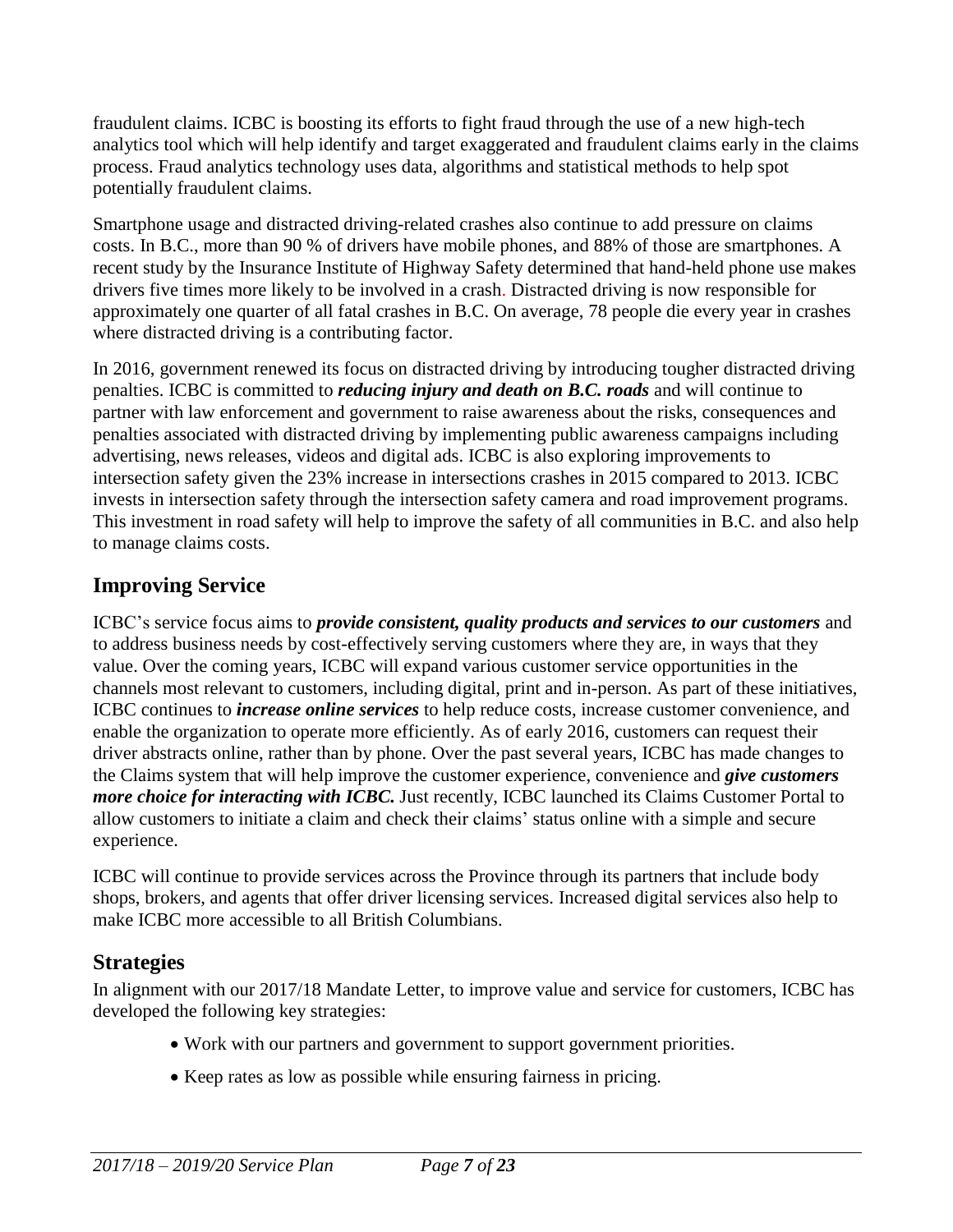- Design and deliver quality products and services in ways that meet customer and business needs.
- Reduce injury and death on B.C. roads.

#### **Performance Measure 1: Deliver Value and Service for Customers**

Measuring feedback is how ICBC knows if it is improving value and service for customers. ICBC measures customer service performance based on the percentage of satisfied customers for each major transaction type: insurance product purchase, driver licensing and claims service.

| <b>Performance Measures</b>          | 2015<br>Actual   | 2016/17<br><b>Forecast</b> | 2017/18<br>Target <sup>2</sup> | 2018/19<br>Target <sup>2</sup> | 2019/20<br>Target <sup>2</sup> |
|--------------------------------------|------------------|----------------------------|--------------------------------|--------------------------------|--------------------------------|
| Insurance Services Satisfaction      | 93%              | 95%                        | n/a                            | n/a                            | n/a                            |
| <b>Driver Licensing Satisfaction</b> | 94%              | 94%                        | n/a                            | n/a                            | n/a                            |
| <b>Claims Service Satisfaction</b>   | n/a <sup>1</sup> | 87%                        | n/a                            | n/a                            | n/a                            |

**Data Source**: An independent firm is retained to conduct ongoing surveys of customers for the purposes of monitoring transactional satisfaction.

<sup>1</sup>Claims customer satisfaction surveying was temporarily suspended at the end of May 2014 due to transition to the new Claims system. No data is available from this period. Claims customer satisfaction surveying resumed in 2016.<sup>2</sup> Customer measures will be undergoing a planned refresh prior to 2018, which will include new performance measures. No targets have been set at this time.

#### **Discussion**

ICBC plans to meet or exceed these strong service measures for its Insurance Services, Driver Licensing and Claims Service to ensure customers are receiving consistent, quality service while interacting with ICBC.

#### *Insurance Services Satisfaction*

Independent insurance brokers process over three million Autoplan policies each year. The insurance services satisfaction measure is typically based on surveys of approximately 5,000 customers over the course of a year. During the stabilization that follows the implementation of the new insurance system, there will be constraints to data access. The survey is expected to resume in the 2017/18 fiscal year.

#### *Driver Licensing Satisfaction*

Each year, ICBC conducts approximately 1.6 million transactions relating to the issuance of driver licences and driver exams, including renewing a licence, taking a knowledge test or undergoing a road test. This measure is weighted by the number of transactions for each type of service and is drawn from a sample of over 3,000 customers surveyed throughout the year.

#### *Claims Service Satisfaction*

Approximately 900,000 claims are processed each year through ICBC's Claims call centre, claims centres and specialty departments such as commercial claims and rehabilitation services. Claims customer satisfaction reporting was suspended at the end of May 2014, due to data restrictions resulting from the transition to the new Claims system. Claims service satisfaction measurement resumed in January 2016.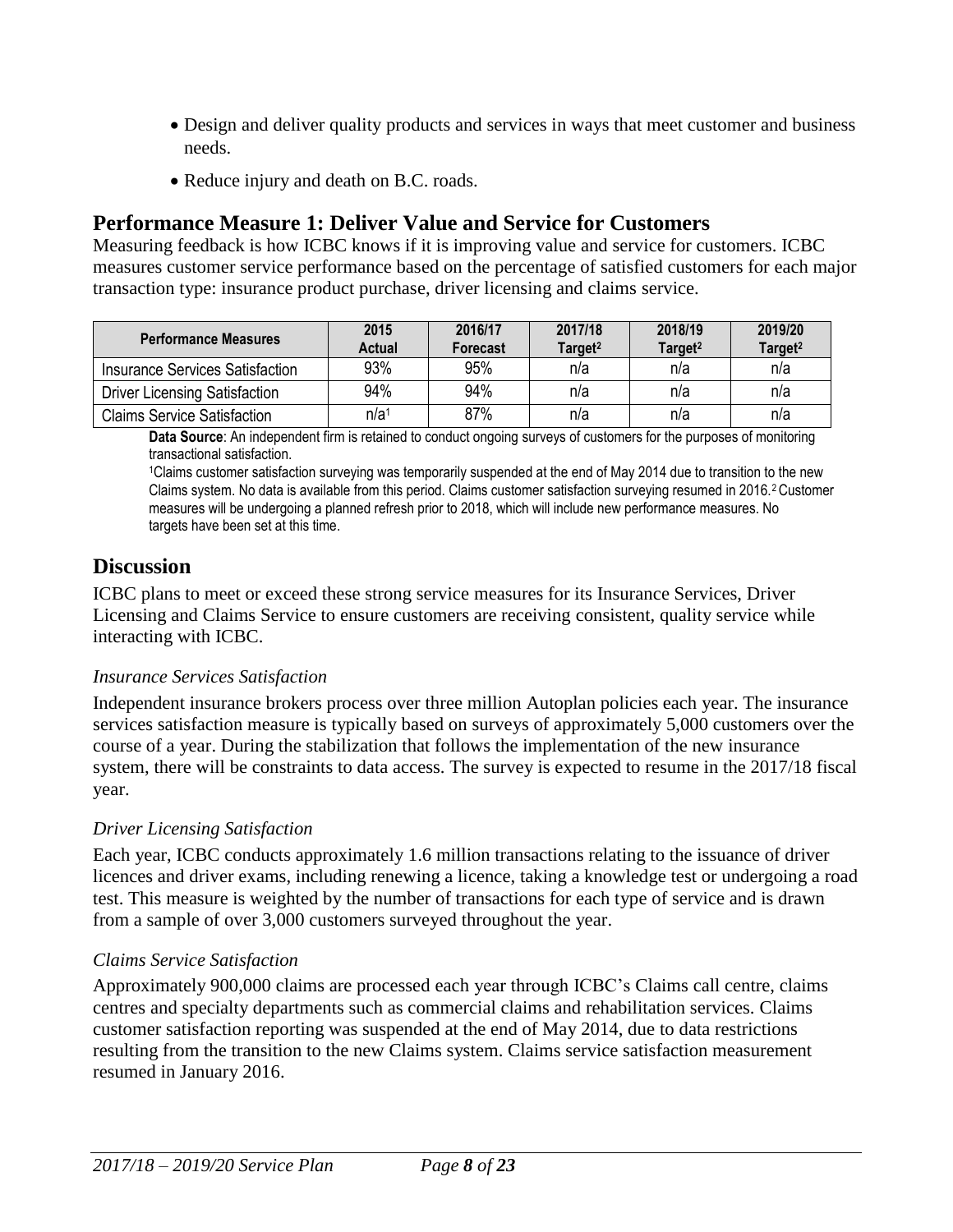## **Goal 2: Maintain Financial Stability**

ICBC aims to create value for customers by operating in a disciplined and focused manner. ICBC continues to strive to *operate the corporation in a low-cost manner,* in line with government's taxpayer accountability principles; focusing on accountability, service and cost consciousness.

Claims costs are the vast majority of ICBC's costs and can be divided into injury costs, and material damage costs. Frequency (how many claims are made each year per a given number of policies) and severity (the average pay-out for a claim) are the two main elements that impact claims costs. ICBC is seeing an increase in crash frequency along with more injury claims being reported, as well as an increase in material damage severity above what was expected, with a continued increase in injury severity.

Despite the fact that vehicles and roads today are much safer, the frequency of bodily injury claims and the number of injury claims per crash continues to increase. Bodily injury severity has also followed an upward trend. The increasing number of crashes has also led to more vehicle damage claims being reported to ICBC. As this is happening, material damage costs are also rising. Vehicles today are more reliant on technology and expensive materials than ever before, while the hours of labour required to repair vehicles, and the cost of replacement parts, are also increasing, particularly for newer vehicles.

ICBC is committed to *managing bodily injury and material damage claims costs* and has been working with government to develop and implement short and long term strategies to mitigate the growth in claims costs. To address the growth in bodily injury claims, ICBC is increasing its overall claims staff which includes hiring additional injury adjusters, support staff, in-house legal and Special Investigation Unit employees. The additional injury staff is expected to provide a considerable net benefit by settling claims files quicker. In addition, ICBC is improving customers' access to benefits, including timely access to the medical treatments they need immediately after they report their claim. Tools to proactively combat exaggerated and fraudulent claims and strategic sourcing and initiatives designed to improve our supply chain model and manage supplier costs are also being implemented.

ICBC uses investment income to partially offset the cost of rising insurance rates to policyholders and aims to *balance risk and return within our investment portfolio,* specifically the ability to generate an investment return against a need to control risk. Historically, investment income has been a strong contributor to ICBC's financial health. The current investment portfolio continues to perform well, exceeding industry benchmark returns. However, ICBC cannot rely upon investment return to help offset claims costs to the same extent it did in the past due to the current low level of interest rates.

ICBC has kept its controllable operating costs flat for the last number of years and has managed to absorb inflationary increases despite an increase in business volumes both in policies and claims activity. Moving forward, ICBC will continue to manage operating costs by being an operationally excellent, low cost organization, with a continued focus on prudent management of administration costs, and realizing efficiencies from Transformation Program<sup>1</sup> investments and other initiatives.

 $\overline{a}$ 

 $1$  The Transformation Program was our business renewal program that replaced aging technology and put systems and business processes in place to support the services customers expect, and to deliver future financial savings.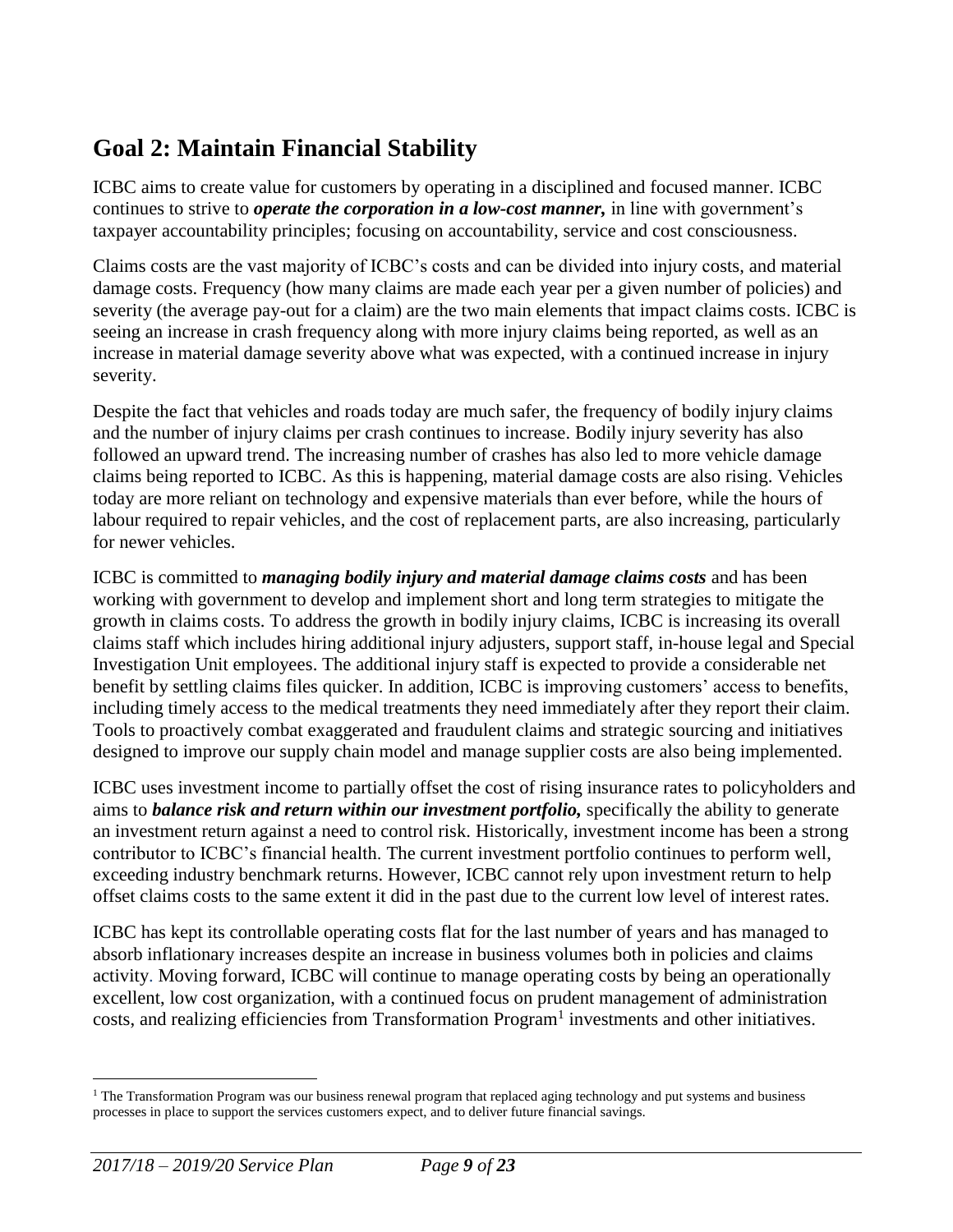### **Strategies**

ICBC will continue to manage the costs of bodily injury and material damage claims, and develop ways to better manage and reduce the risks and growth in costs associated with claims. These include focused claims analytics and hassle-free process initiatives, and an increased focus on investigating potentially fraudulent and exaggerated claims:

- Operate the corporation in a low-cost manner.
- Manage increasing bodily injury and material damage claims costs.
- Balance risk and return within our investment portfolio.

### **Performance Measure 2: Maintain Financial Stability**

The following measures will be used to evaluate the *maintain financial stability* goal.

| <b>Performance Measures</b>             | 2015<br><b>Actual</b>        | 2016/17<br><b>Forecast</b>           | 2017/18<br><b>Target</b>             | 2018/19<br><b>Target</b>             | 2019/20<br><b>Target</b>             |
|-----------------------------------------|------------------------------|--------------------------------------|--------------------------------------|--------------------------------------|--------------------------------------|
| Minimum Capital Test (MCT) <sup>1</sup> | 157%                         | 116%                                 | TBD <sup>1</sup>                     | TBD <sup>1</sup>                     | TBD <sup>1</sup>                     |
| <b>Combined Ratio</b>                   | 120.0%                       | 123.6%                               | 113.9%                               | $112.1\%$                            | 112.6%                               |
| Investment Return (Market Return)       | <b>Benchmark</b><br>$+0.43%$ | Policy market<br>benchmark<br>return | Policy market<br>benchmark<br>return | Policy market<br>benchmark<br>return | Policy market<br>benchmark<br>return |

**Data Source:** Financial performance measures are derived from actual financial information, forecasted trends, management targets, and assumptions.

<sup>1</sup>Corporate MCT ratio is comprised of two components being the combined total of ICBC's Basic and Optional insurance business target MCTs. In light of the current claims trends and the upcoming independent review, Corporate MCT targets for 2017/18 to 2019/20 are subject to review.

### **Discussion**

#### *Minimum Capital Test*

MCT is a property and casualty industry measurement framework set by the Office of the Superintendent of Financial Institutions (OSFI). It measures the capital adequacy of an insurer to protect policyholders from financial risk and to provide long-term financial stability. It is the ratio of ICBC's capital available to capital required as calculated for specific risks, and is expressed as a percentage. While ICBC is not federally regulated by OSFI, *[Special Direction IC2](http://www.bclaws.ca/civix/document/id/complete/statreg/307_2004/search/insurance%20corporation%20act%20special%20direction%20AND%20CIVIX_DOCUMENT_ANCESTORS:statreg?3#hit1)* requires ICBC to have a minimum of 100% MCT ratio for Basic insurance. In addition to this legislative minimum, the BCUC has approved a regulatory target of 145% for Basic insurance to reflect the risk profile of the Basic insurance product and to promote relatively stable and predictable rates (rate smoothing). In 2016/17, ICBC made capital and income transfers from Optional to Basic to improve Basic capital levels and maintain the required Basic MCT ratio.

#### *Combined Ratio*

The combined ratio is a key measure of overall profitability from operations within the insurance industry determined as a ratio of all costs and expenses over premiums (excluding investment income). A ratio below 100% indicates an underwriting profit while a ratio above 100% indicates an underwriting loss. ICBC's combined ratio is typically higher than the industry average. This is partially due to the unique nature of our business model where premiums are not set to generate large underwriting profits and, together with investment income, are set to recover costs and to achieve and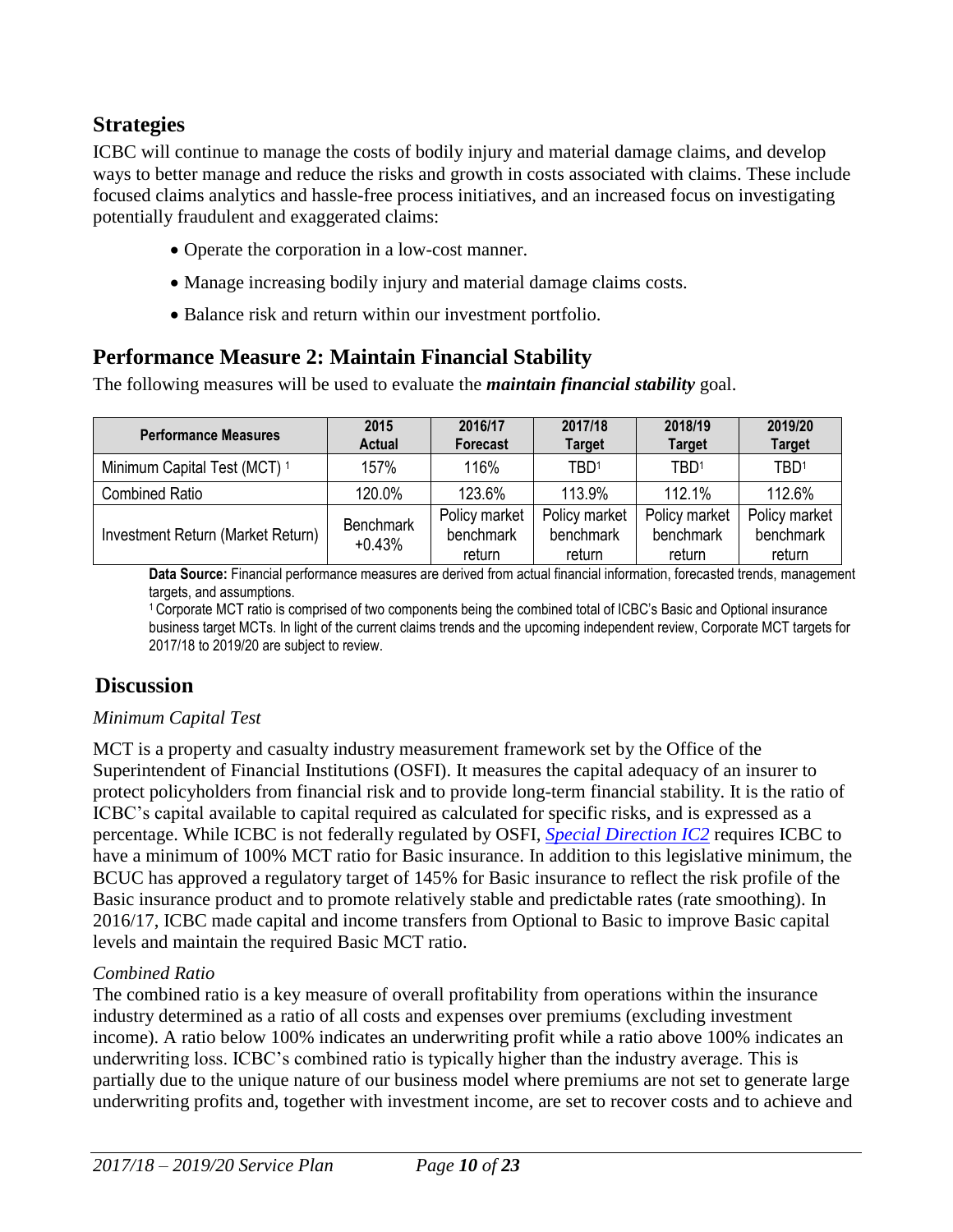maintain capital targets. ICBC also delivers non-insurance services on behalf of government and these costs are reflected in the combined ratio.

#### *Investment Return*

ICBC collects premiums, which are invested in alignment with ICBC's strategic asset mix to earn a return. Investment income is important and is used to reduce the cost of insurance to policyholders. ICBC evaluates its investment performance against a policy market benchmark, which is available at the year-end. ICBC sets an investment return target equal to the policy market benchmark return*.* ICBC will be reviewing its strategic asset mix in 2017/18 to ensure investments continue to generate a reasonable return while maintaining sufficient assets to pay ICBC's claims.

## **Goal 3: Deliver Operational Excellence**

Providing customers with the best insurance coverage at the lowest possible cost requires us to operate the corporation in a low-cost manner. This means actively controlling spending, avoiding unnecessary costs and improving our ability to deliver a consistent, quality experience and value for our customers.

In 2014, ICBC introduced operating methodology to deliver Operational Excellence<sup>2</sup>. ICBC continues to train and encourage its employees and is reviewing its business processes to find and remove operational inefficiencies, ensure processes add value for the end customer, and build internal capacity and capability for continuous improvement.

ICBC is committed to *continuously improving the business by leveraging operational excellence principles* and making improvements more effectively. In 2016, Operational Excellence tactics delivered benefits to the organization in the form of cost avoidance, revenue generation and operational efficiency. A key area has been *developing skills and processes that enable organizational flexibility to respond to a changing environment.* This includes streamlining processes in claims handling and implementing management practices that facilitate performance focus and problem solving, such as team huddles, root cause analysis and problem solving sessions. Some major achievements have been refreshing standards on how claims are handled, expediting the file assignment process and streaming document management.

#### **Strategies**

 $\overline{a}$ 

To have a focused operation and maintain excellence, ICBC has developed the following key strategies:

- Continuously improve the business by leveraging operational excellence principles
- Develop organizational flexibility to respond to a changing environment.

 $2$  Operational Excellence is a philosophy of leadership, teamwork and problem solving that focuses on customer needs, empowering employees and optimizing existing activities so that an organization may operate more efficiently and avoid unnecessary costs.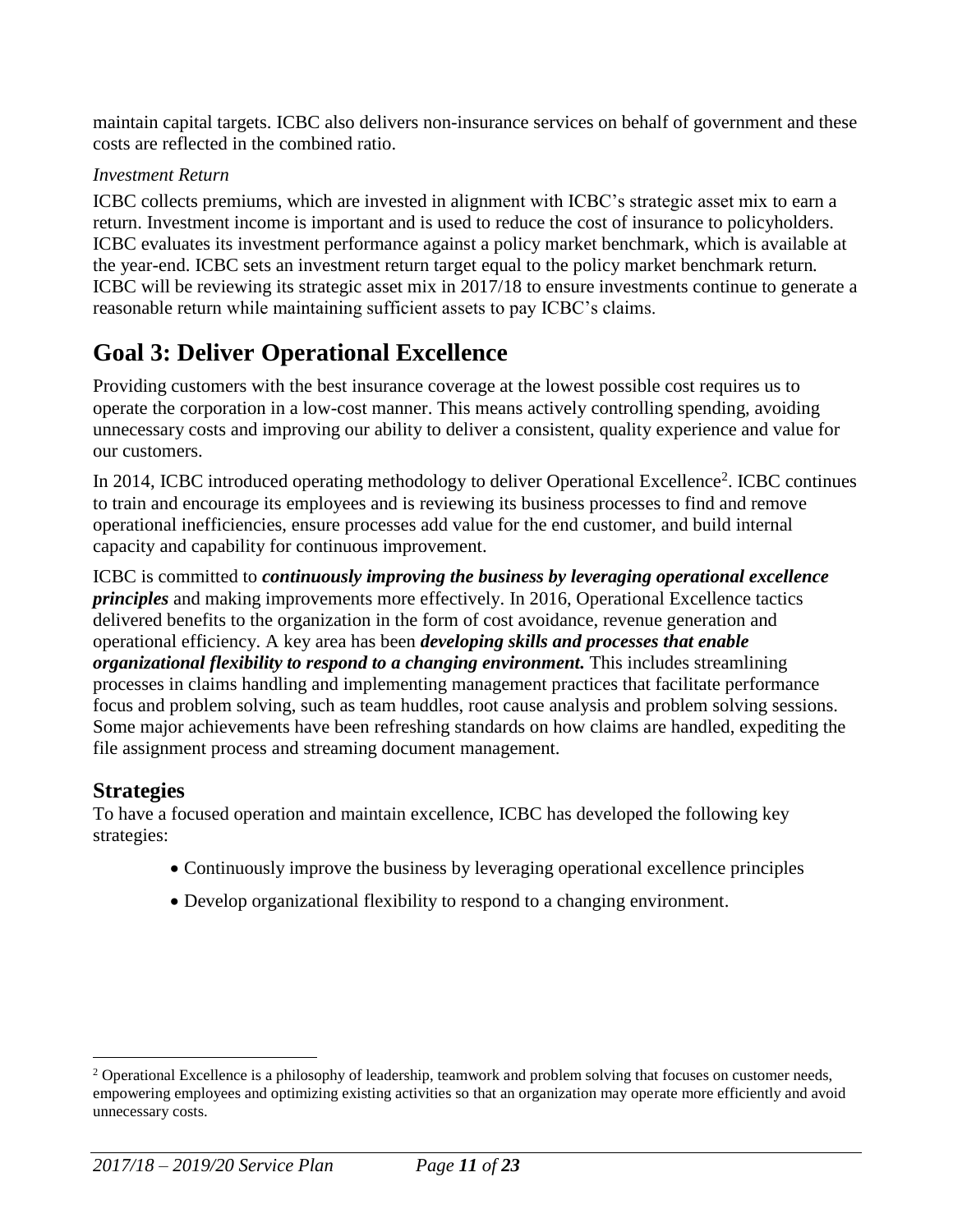### **Performance Measure 3: Deliver Operational Excellence**

| <b>Performance Measures</b> | 2015<br>Actual | 2016/17<br>Forecast | 2017/18<br>Target | 2018/19<br>Target | 2019/20<br><b>Target</b> |
|-----------------------------|----------------|---------------------|-------------------|-------------------|--------------------------|
| Loss Adjustment Ratio       | 17.1%          | 17.2%               | 16.2%             | 16.1%             | 16.0%                    |
| Insurance Expense Ratio     | 17.5%          | 17.4%               | 16.9%             | 16.5%             | 16.3%                    |

The following measures will be used to evaluate the *deliver operational excellence* goal.

**Data Source:** Financial performance measures are derived from actual financial information, forecasted trends and assumptions.

#### **Discussion**

To ensure that ICBC can effectively manage the higher frequency and complexity of claims, and reduce the number of pending claims, additional claims staffing is required. Other operating costs such as corporate support costs should be relatively stable regardless of claims volume and complexity. To better monitor and measure how ICBC is leveraging operational excellence to manage these trends, ICBC is replacing the previous performance measure of Gross Expenses (Insurance Business) per Policy with the following two measures: Loss Adjustment Ratio and Insurance Expense Ratio.

#### *Loss Adjustment Ratio*

The Loss Adjustment Ratio is the percentage of claims handling costs per dollar of claims paid. It is calculated as the sum of claims services costs, external expenses and loss management expenses divided by claims paid net of external expenses. Claims services costs consist of salaries, benefits and operating expenses while external expenses consist primarily of costs for outside legal counsel, medical and dental reports, private investigators, independent adjusters and towing services. Loss management expenses include ICBC's SIU, which covers auto crime and fraud prevention, investigation and detection to help reduce claims costs. ICBC anticipates the Loss Adjustment Ratio to be stable or decreasing in the current environment of increasing crashes and bodily injury claims.

#### *Insurance Expense Ratio*

The Insurance Expense ratio is a standard industry measure to assess operational efficiency of an insurer. The Insurance Expense Ratio is calculated as a ratio of insurance operating expenses (excluding claims, claims-related costs, and non-insurance expenses) to insurance premium dollars earned. ICBC anticipates the Insurance Expense Ratio to be stable.

## **Goal 4: Align People and Business Capabilities**

Critical to achieving the Corporate Strategy is having the right people with the right business capabilities in place so that we may provide more information, services and access for customers. We will continue to build our people capabilities through implementation of human resource initiatives and workforce plans, which will include leadership development, succession planning and various employee experience programs.

One of the key strategies within this goal is to *develop accountable, aligned, enabled and motivated leaders and employees*. ICBC's Employee Opinion Survey captures employees' opinions regarding the tools and processes through which they execute their work, their understanding of how their efforts align to the Corporate Strategy, their personal motivation and their individual accountability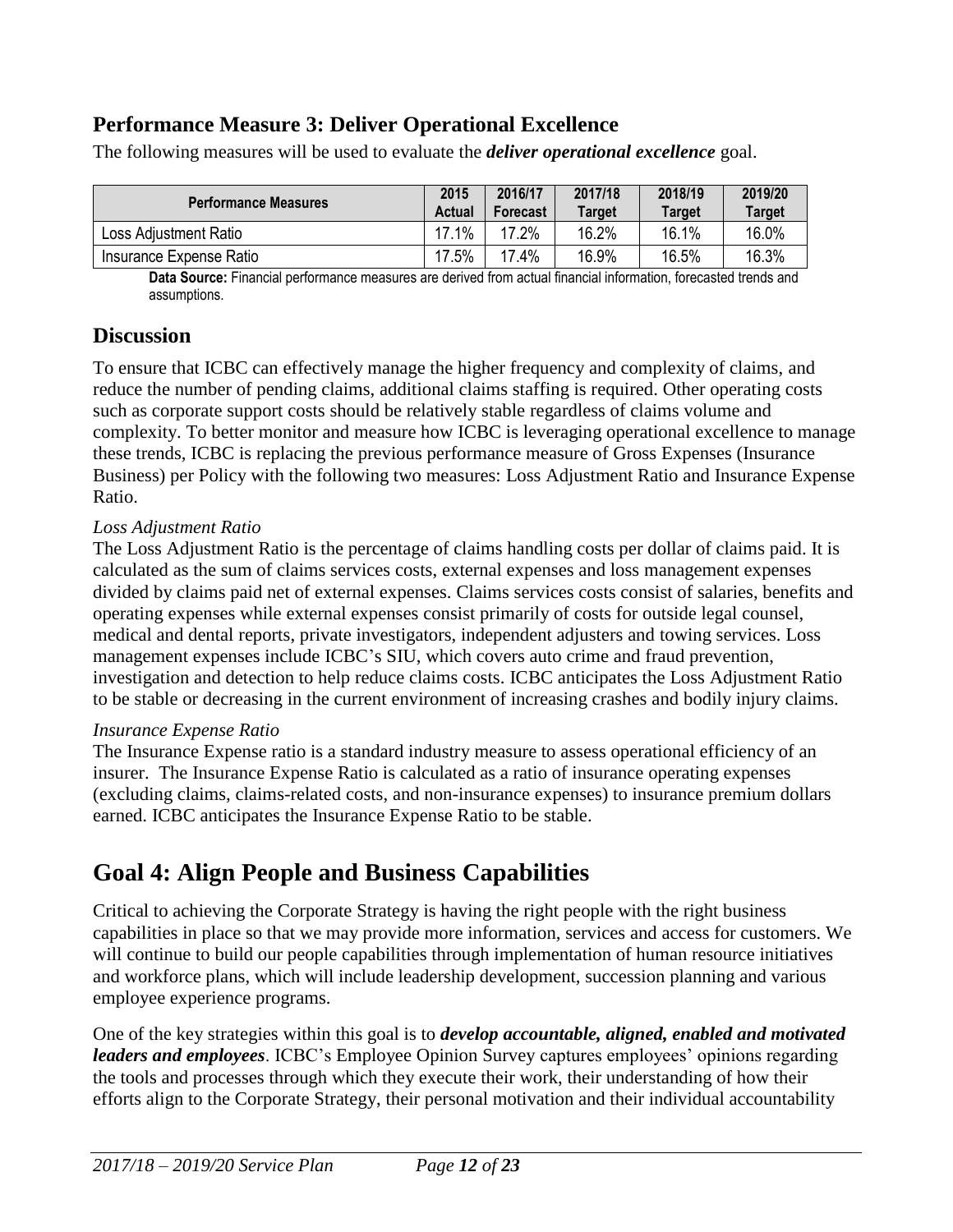for delivering business results*.* All ICBC employees are invited to participate in the full Employee Opinion Survey every two years. A full survey using ICBC's updated employee opinion survey approach was conducted in the fall of 2016.

Another key strategy within this goal is to *leverage our people, technology, and practices to build business value.* In 2016, ICBC completed the final stage of its multi-year business transformation efforts, the Transformation Program, which has greatly modernized the business. The transformation has included the implementation of a new claims system and, a new insurance system which brings improvements to the way brokers serve customers by automating and streamlining a number of processes. It sets the stage for ongoing business enhancements in future years. It's one of the largest and most complex system renewal initiatives to date.

As each major project of the Transformation Program has been implemented and stabilized, recurring annual savings have been realized and substantial ongoing cost savings are expected. ICBC's goal is to continue to leverage new technology from the Transformation Program through increased use of digital and mobility services to enable delivery of new product offerings. With our new Claims system, all new claims files are electronic which allows customers to be helped by an adjuster anywhere in the province, no matter where they live.

### **Strategies**

To improve business capabilities and better align people, we have developed the following strategies:

- Develop accountable, aligned, enabled, and motivated leaders and employees.
- Leverage our people, technology, and practices to build business value.

## **Performance Measure 4: Align People and Business Capabilities**

The following measures will be used to evaluate our *aligned people and business capabilities* goal

| <b>Performance Measures</b>                                                                                                                              | 2015                                     | 2016/17                    | 2017/18                                                                                                                                                                                             | 2018/19                                                                                                                                                                                            | 2019/20                                                                                                                                                                                           |
|----------------------------------------------------------------------------------------------------------------------------------------------------------|------------------------------------------|----------------------------|-----------------------------------------------------------------------------------------------------------------------------------------------------------------------------------------------------|----------------------------------------------------------------------------------------------------------------------------------------------------------------------------------------------------|---------------------------------------------------------------------------------------------------------------------------------------------------------------------------------------------------|
|                                                                                                                                                          | Actual                                   | <b>Actual</b>              | <b>Target</b>                                                                                                                                                                                       | <b>Target</b>                                                                                                                                                                                      | Target <sup>2</sup>                                                                                                                                                                               |
| <b>Employee Opinion Survey -</b><br>Indices:<br>Aligned<br>٠<br>Enabled<br>$\bullet$<br>Motivated<br>$\bullet$<br>Accountable<br>Leadership<br>$\bullet$ | 76<br>63<br>59<br>82<br>n/a <sup>1</sup> | 78<br>66<br>64<br>87<br>70 | For indices<br>scoring <80 an<br>increase of<br>$\geq$ 3 pts over<br>2016/17<br>results.<br>For indices<br>scoring $\geq 80$<br>maintain or<br>increase score<br>relative to<br>2016/17<br>results. | For indices<br>scoring <80 an<br>increase of<br>$\geq$ 3 pts over<br>2017/18<br>results<br>For indices<br>scoring $\geq 80$<br>maintain or<br>increase score<br>relative to<br>2017/18<br>results. | For indices<br>scoring <80 an<br>increase of<br>$\geq$ 3 pts over<br>2018/19<br>results<br>For indices<br>scoring $\geq 80$<br>maintain or<br>increase score<br>relative to<br>2018/19<br>results |

Data Source: An independent firm is retained to conduct our survey of employees.

**Score Legend:** 80-100 = Extremely positive. 60-79 = Moderately positive. 40-59 = Moderately negative. 0-39 Extremely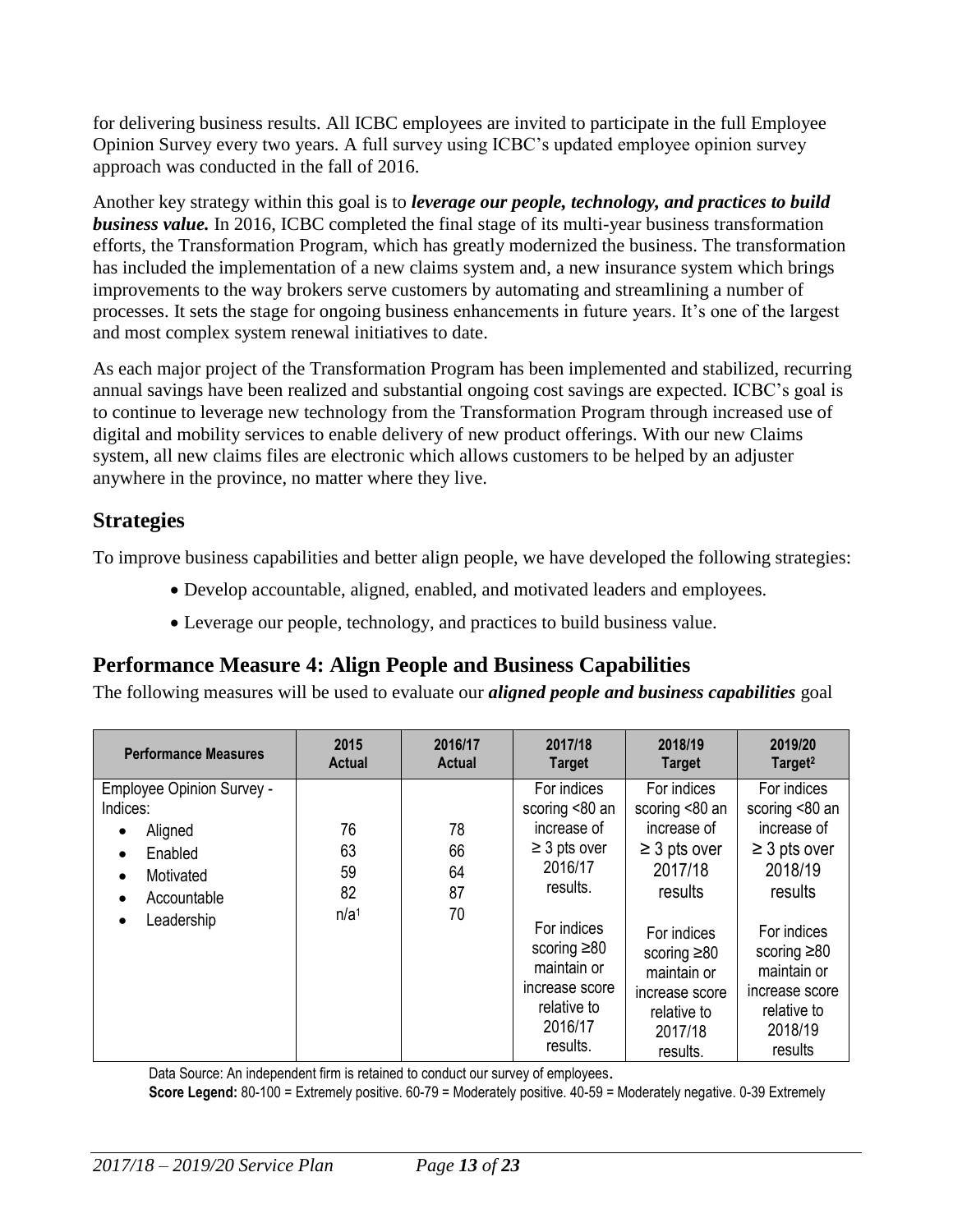negative.

<sup>1</sup> The Leadership index can only be updated in a full survey year.

<sup>2</sup> Pulse Check year. Targets may not be adjusted upward.

### **Discussion**

#### *Employee Opinion Survey*

From 2014 to 2016 – the period covering the introduction of ICBC's new employee opinion survey format (2014), the first Pulse Check (2015) and the second full survey (2016) – ICBC has seen an improvement in responses across all survey indices.

ICBC's response rate to the 2016 survey was 77% (a 7% increase from 2014) and results indicated that ICBC reached or exceeded its index targets in four out of five indices and falling just two points short of the target in the fifth. Survey results indicate that ICBC employees largely understand where the organization is going and feel individually accountable for driving better results. The survey results further identify areas for improvement and indicate that ICBC can place greater attention on enabling employees through processes, training and tools. Motivation can be enhanced through creating a stronger sense of belonging. Programs like Diversity and Inclusion and leadership forums are examples of ways management is addressing this sense of belonging. ICBC aims to be recognized as a leader in Diversity and Inclusion in the B.C. public service. This includes leading practices such as Respectful Workplace training for managers, and support for voluntary, grassroots-driven Employee Resource Groups. These groups bring together employees with a shared background – such as Aboriginal employees, LGBTQ2+ people, persons with a disability, and women in leadership – and provide opportunities to develop professionally and personally.

In late January, ICBC leadership teams began reviewing 2016 survey results as a part of their annual business planning process and will be looking to continue the positive momentum generated from 2014 to today. Specific employee experience priorities and actions will be confirmed and shared back with employees by April 2017.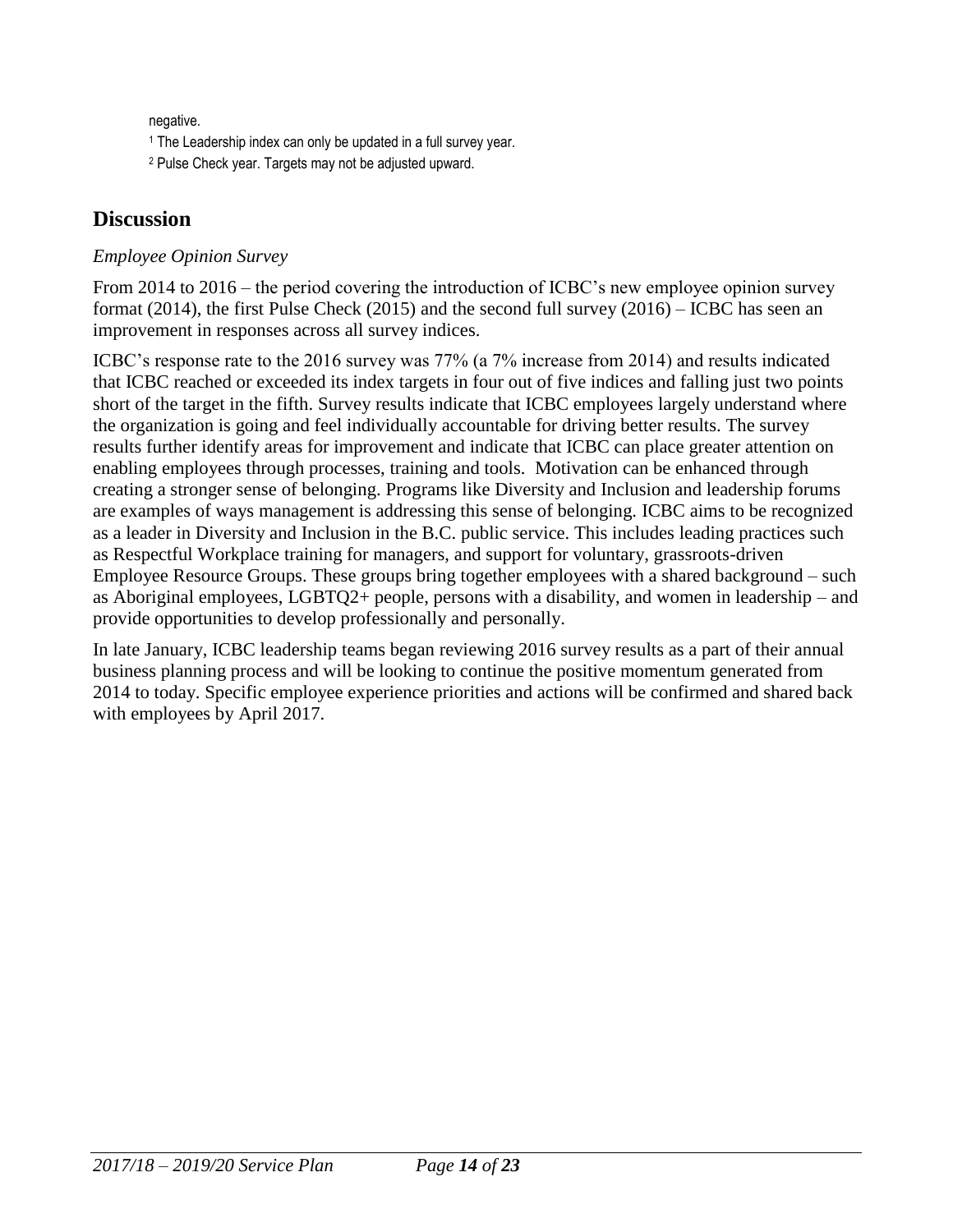# <span id="page-14-0"></span>**Financial Plan**

|                                                                                                    | <b>Summary of Financial Outlook</b> |                       |               |               |               |  |  |  |
|----------------------------------------------------------------------------------------------------|-------------------------------------|-----------------------|---------------|---------------|---------------|--|--|--|
|                                                                                                    | 2015                                | 2016/17               | 2017/18       | 2018/19       | 2019/20       |  |  |  |
| $$$ millions $1$                                                                                   | Actual <sup>2</sup>                 | Forecast <sup>3</sup> | <b>Budget</b> | <b>Budget</b> | <b>Budget</b> |  |  |  |
|                                                                                                    |                                     |                       |               |               |               |  |  |  |
| Premiums earned                                                                                    | 4,448                               | 6,082                 | 5,298         | 5,645         | 5,988         |  |  |  |
| Service fees and other                                                                             | 94                                  | 130                   | 109           | 131           | 139           |  |  |  |
| <b>Total earned revenue</b>                                                                        | 4,542                               | 6,212                 | 5.407         | 5,776         | 6,127         |  |  |  |
| Provision for claims occurring in the current year                                                 | 3,798                               | 5,609                 | 4,611         | 4,980         | 5,425         |  |  |  |
| Independent review target                                                                          |                                     |                       |               | (140)         | (280)         |  |  |  |
| Changes in estimates for losses occurring in prior years                                           | 244                                 | 206                   | (19)          | (15)          | (18)          |  |  |  |
| Net claims incurred                                                                                | 4,042                               | 5,815                 | 4,592         | 4,825         | 5,127         |  |  |  |
| <b>Claims services</b>                                                                             | 271                                 | 371                   | 339           | 344           | 350           |  |  |  |
| Road safety & loss management services                                                             | 50                                  | 62                    | 55            | 55            | 56            |  |  |  |
| Claims and claims related costs                                                                    | 4,363                               | 6,248                 | 4,986         | 5,224         | 5,533         |  |  |  |
| Operating costs insurance                                                                          | 217                                 | 285                   | 233           | 233           | 243           |  |  |  |
| Transformation program                                                                             | 27                                  | 36                    | 30            | 30            | 29            |  |  |  |
| Premium taxes & commissions - insurance                                                            | 601                                 | 781                   | 654           | 709           | 802           |  |  |  |
| Total expenses                                                                                     | 5,208                               | 7,350                 | 5,903         | 6,196         | 6,607         |  |  |  |
| <b>Underwriting loss</b>                                                                           | (666)                               | (1, 138)              | (496)         | (420)         | (480)         |  |  |  |
| Investment and Other Income                                                                        | 920                                 | 599                   | 467           | 492           | 436           |  |  |  |
| Income (loss) - insurance operations                                                               | 254                                 | (539)                 | (29)          | 72            | (44)          |  |  |  |
| Non-insurance operations                                                                           |                                     |                       |               |               |               |  |  |  |
| Operating costs - non-insurance                                                                    | 100                                 | 127                   | 100           | 100           | 101           |  |  |  |
| Commissions - non-insurance                                                                        | 30                                  | 39                    | 32            | 33            | 34            |  |  |  |
| Other income - non-insurance                                                                       | (7)                                 | (8)                   | (17)          | (36)          | (36)          |  |  |  |
|                                                                                                    | (123)                               | (158)                 | (115)         | (97)          | (99)          |  |  |  |
| Loss - non-insurance operations                                                                    | 131                                 | (697)                 | (144)         | (25)          | (143)         |  |  |  |
| Net income /(loss)                                                                                 |                                     |                       |               |               |               |  |  |  |
| Other comprehensive income                                                                         |                                     |                       |               |               |               |  |  |  |
| Pension and post-retirement benefits remeasurements                                                | (30)                                | 124                   |               |               |               |  |  |  |
| Net change in available for sale financial assets and<br>change in non controllable interest (NCI) | (433)                               | (17)                  | 37            | 65            | 70            |  |  |  |
|                                                                                                    | (463)                               | 107                   | 37            | 65            | 70            |  |  |  |
| Total comprehensive income (loss)                                                                  | (332)                               | (590)                 | (107)         | 40            | (73)          |  |  |  |
|                                                                                                    |                                     |                       |               |               |               |  |  |  |
| Total equity - beginning of year                                                                   | 3,616                               | 3,146                 | 2,556         | 2,449         | 2,489         |  |  |  |
| Transfer of excess Optional capital to the Government of<br><b>British Columbia</b>                | (138)                               |                       |               |               |               |  |  |  |
| Total equity - end of year                                                                         | 3.146                               | 2.556                 | 2.449         | 2.489         | 2,416         |  |  |  |
| <b>Represented by:</b>                                                                             |                                     |                       |               |               |               |  |  |  |
| Retained earnings - end of year                                                                    | 3,372                               | 2,675                 | 2,531         | 2,506         | 2,363         |  |  |  |
| Other components of equity                                                                         | (262)                               | (131)                 | (94)          | (29)          | 41            |  |  |  |
| Non controlling interest                                                                           | 36                                  | 12                    | 12            | 12            | 12            |  |  |  |
| Total equity - end of year                                                                         | 3,146                               | 2,556                 | 2,449         | 2,489         | 2,416         |  |  |  |
|                                                                                                    |                                     |                       |               |               |               |  |  |  |
| Capital expenditures <sup>4</sup>                                                                  | 94                                  | 82                    | 60            | 40            | 40            |  |  |  |
| <b>Total liabilities</b>                                                                           | 13,552                              | 15,084                | 15,967        | 16,923        | 18,103        |  |  |  |

<span id="page-14-1"></span>Notes

<sup>1</sup> Financial information for all years was prepared based on International Financial Reporting Standards (IFRS).

<sup>2</sup>2015 Actual represents the period January 1, 2015 to December 31, 2015.

<sup>3</sup> To align with the Government fiscal year, ICBC changed to a March 31 fiscal year end effective immediately after the end of the December 31, 2015 calendar year. Figures for 2016/17 reflect a transitional 15 month fiscal period starting January 1, 2016 and ending March 31, 2017. The 2016/17 forecast net loss on a government fiscal 12 month basis is \$396 million.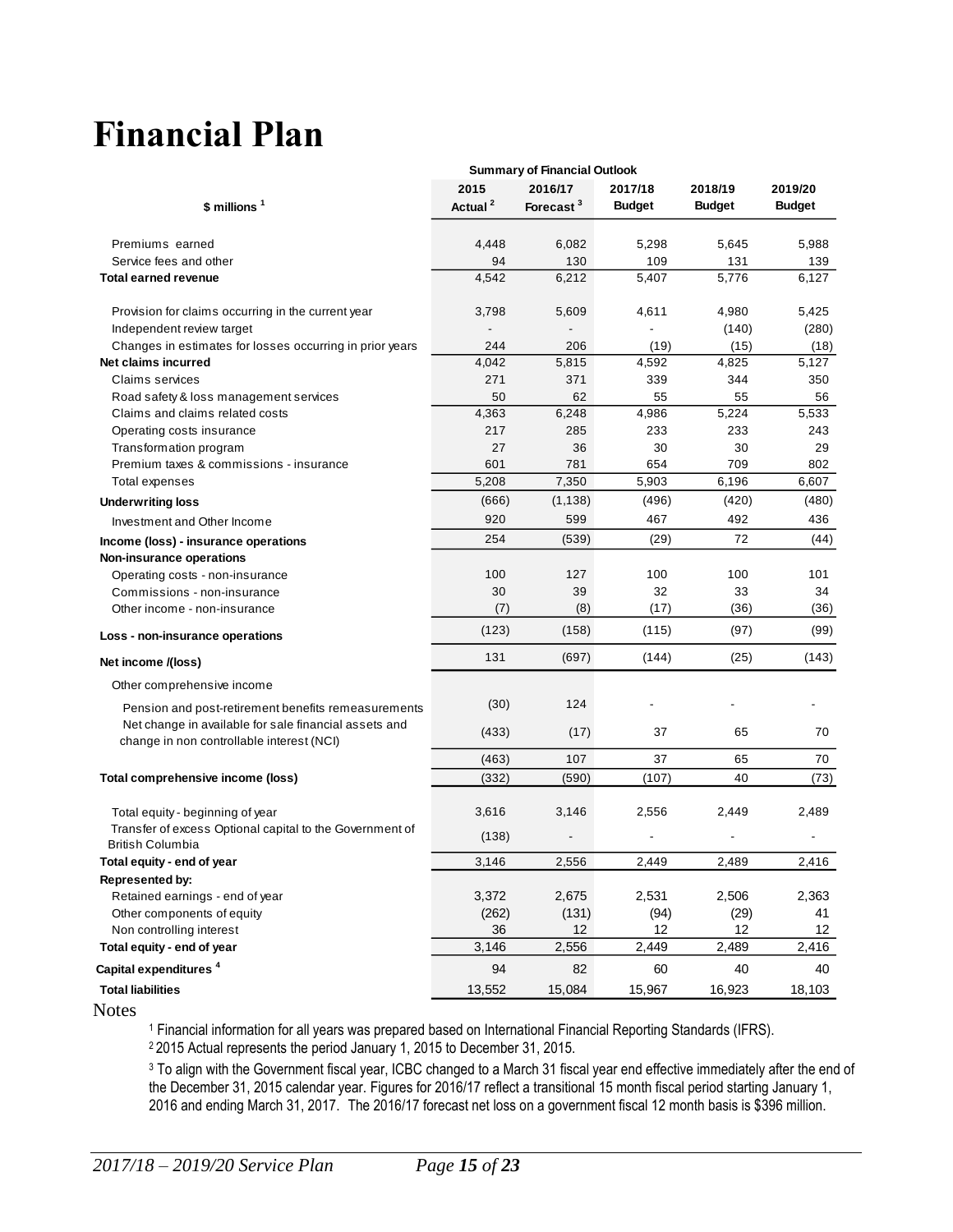<sup>4</sup> Major categories of capital expenditure include: facilities (land, building and leasehold), furniture and equipment, IT systems (computer equipment and software). Looking ahead, ICBC expects capital expenditures will change in the planning period as the company maintains or replaces aging infrastructure, including replacement or upgrade of facilities, and as critical business systems are renewed.

## <span id="page-15-0"></span>**Key Forecast Assumptions**

Financial forecasts take into consideration ICBC's plans to address the key strategic risks facing the organization and changes in the external environment. Typical of other property and casualty insurance companies, ICBC faces material risks in the execution of its strategy and conduct of operations. The Board of Directors, the Board Committees and the Executive Leadership Team review these material risks and also financial market risk, as part of their governance and oversight function. Within the next three years, ICBC will continue to address material risks. This includes continuing to evaluate and strengthen our information security system controls to protect against cybersecurity incidents (such as inappropriate access to systems or data and/or inappropriate disclosure of personal information) and continuing to leverage the use of our core operational systems as part of evolving our business model. Leadership development and succession planning also continues to support our business model. Finally, like other B.C. Crown corporations, ICBC will ensure we have the appropriate business continuity plans for earthquake preparedness should this crisis scenario materialize. Based on these plans, assumptions were developed (see below) and used to develop the financial forecasts on page 15.

- The summary financial outlook is based on the status quo business model and the company's expected investment in the renewal of existing systems.
- These results reflect the overall operations of the business, including Basic and Optional insurance and non-insurance activities and are prepared based on current legislative, regulatory, accounting and judicial frameworks.
- For the 2017/18 2019/20 period, rate changes are assumed for both the Basic and Optional insurance businesses. Any proposed changes to Basic insurance rates are subject to BCUC regulatory approval.
- Investment income, as shown, includes the expected interest, dividends, and other income and realized gains/losses from the investment portfolio.
- Claims incurred reflect current claims trends, vehicle population growth and inflation.
- Prior years' claims reflect changes in the discounted value of unpaid claims.
- 2016/17 forecast includes an estimate for the 2016/17 pension and post-retirement actuarial loss.
- The transfer of Optional capital to the Government of British Columbia, and the transfer of Optional income and capital to the Basic business, is based on legislation and/or regulation.
- Changes in unrealized gains and losses continue to impact Other Components of Equity in 2016/17 – 2019/20 until proposed changes in the accounting standard are in effect.
- The amount of Driver Penalty Point premiums and/or Driver Risk Premiums included in the summary outlook is based on current estimates.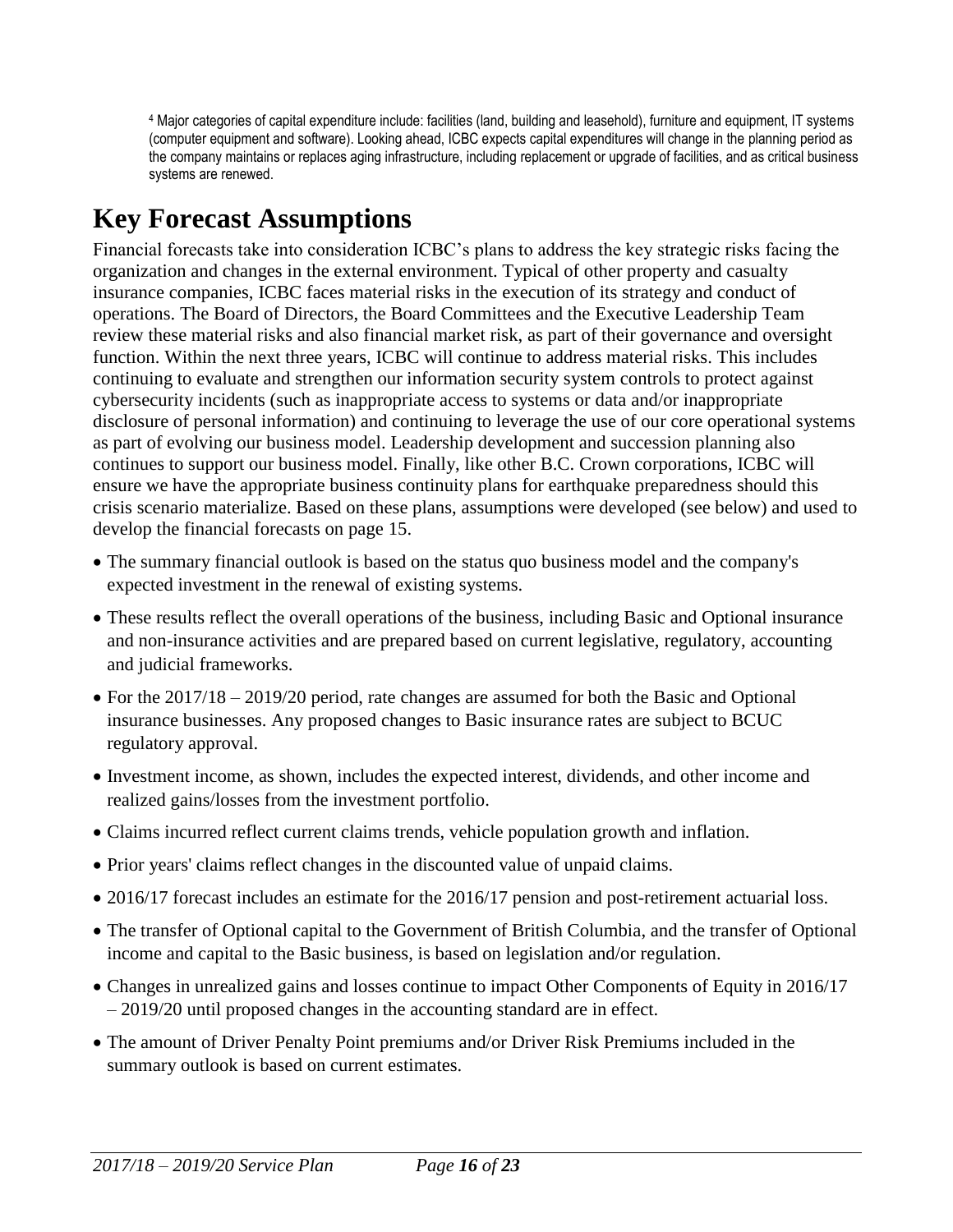<span id="page-16-0"></span> Fiscal 2018/19 and 2019/20 include a claims cost savings target on account of the upcoming comprehensive independent review.

## **Sensitivities Analysis**

### **Premiums**

1% fluctuation means \$49 - \$60 million in net premiums (Basic and Optional combined).

## **Claims**

- 1% fluctuation means \$45 \$51 million in claims costs.
- 1% fluctuation in the unpaid claims balance means \$91 \$126 million in claims costs.
- 1% fluctuation in the rate used to discount claims means approximately \$250 \$260 million in claims costs.

#### **Investments**

- 1% fluctuation in return means \$148 \$182 million in investment income.
- 1% change in investment balance means \$4 \$6 million in investment income.
- 10% change in US exchange rate is equivalent to approximately \$38 million in investment income.
- 1% change in interest rate would result in a change of approximately \$339 million in the fair value in the corporations fixed income portfolio and a corresponding impact of \$339 million to Other Comprehensive Income (OCI).
- A 10% change in equity prices would result in an estimated corresponding change to OCI of approximately \$246 million.

## **Market Share**

1% change in market share represents a \$6 - \$8 million impact on net income.

### **Pension**

- 1% change in discount rate represents approximately \$430 million impact to the defined benefit obligation
- 1% change in discount rate represents approximately \$34 million impact to pension expense.

## <span id="page-16-1"></span>**Management Perspective on Future Financial Outlook**

To align with the Government fiscal year, ICBC changed to a March 31 fiscal year end effective immediately after the end of the December 31, 2015 calendar year. Figures for 2016/17 reflect a transitional 15 month fiscal period starting January 1, 2016 and ending March 31, 2017. Outlooks for 2017/18 to 2019/20 reflect the new 12 month, April 1 to March 31 fiscal year.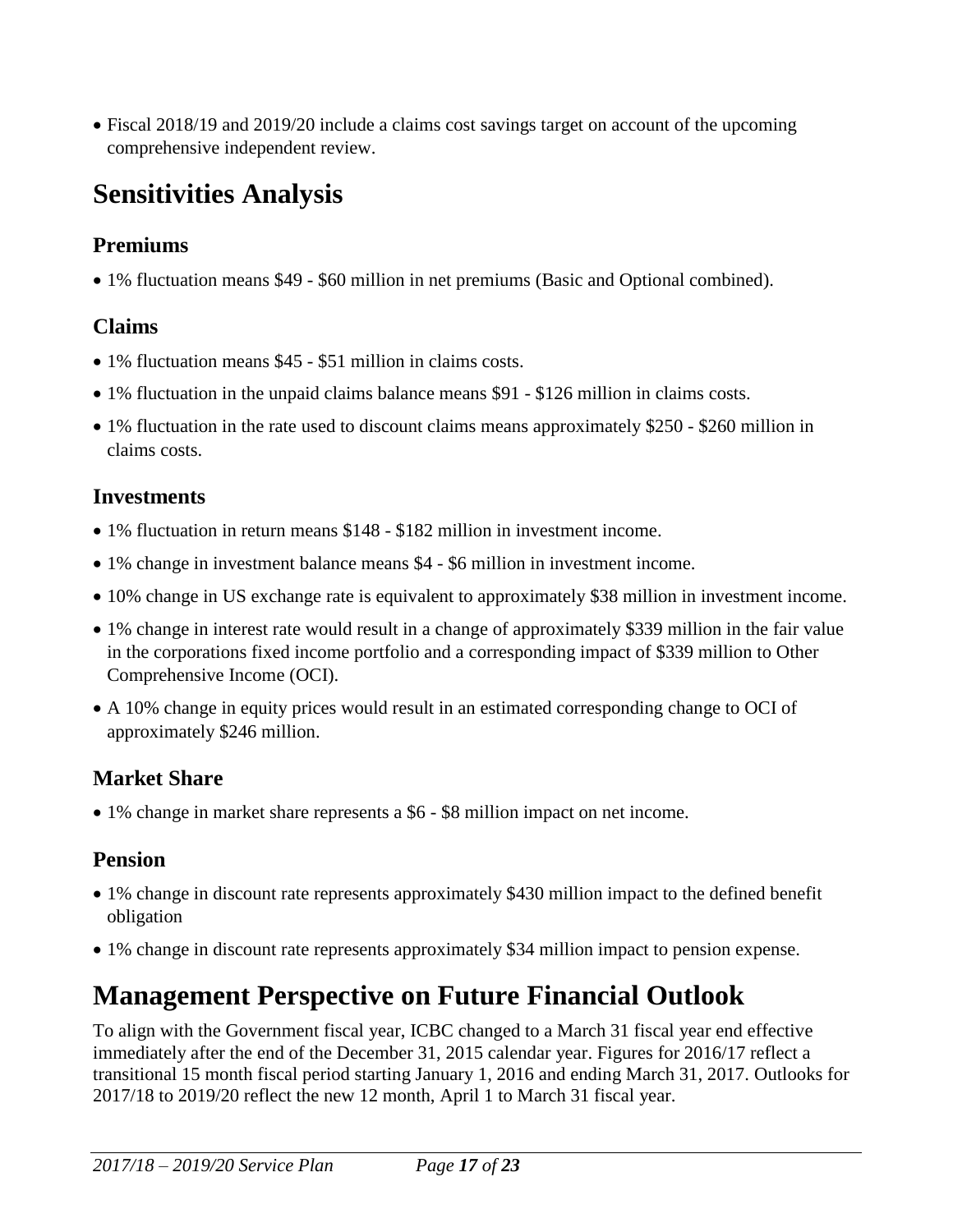The net loss for the 15 month transitional period of January 1, 2016 to March 31, 2017 (ICBC's 2016/17) is forecast to be \$697 million, as compared to ICBC's 2015 net income of \$131 million for the 12 month period January 1, 2016 to December 31, 2016. The net loss for the government fiscal year of April 1 to March 31 is forecast to be \$396 million for 2016/17 as compared to a net loss of \$293 million for 2015/16. The net loss is primarily due to higher claims costs. Higher claims costs are driven by an increase in crash frequency, including an increase in claims per crash, and the average cost of material damage (higher labour and material costs). There has also been a greater frequency of bodily injury claims and a shift within legally represented claims towards a greater proportion of complex claims, which have higher associated claims costs. These observed trends are expected to continue and impact the forecast period.

ICBC continues ongoing efforts to identify and moderate the drivers of higher claims costs within its control. ICBC, with the support of government staff, continues developing and implementing short and long-term strategies to help moderate increases in claims costs and the impact of higher claims costs on future Basic insurance rates. ICBC's initiatives emphasize continuous operational improvement and consistent quality and fair handling of claims. ICBC is focused on reducing the increase to claims costs by managing higher claims volumes and reducing the amount of claims pending. This will be done by increasing the overall complement of claims and claims-related staff to address pending bodily injury and represented claims files, improved management of procurement processes and initiatives to combat exaggerated and fraudulent claims.

<span id="page-17-0"></span>The budgets for 2017/18– 2019/20 reflect current expectations of claims costs trends and investment market conditions. As a result of these observations, claims costs are expected to be higher than in previous years based on longer term claims cost trends. As bodily injury continues to be the major driver of claims cost increases, there are a number of additional observed emerging trends, as identified above that are factoring into the claims forecast. Additional cost pressure from the shift to a greater proportion of complex represented bodily injury claims has been largely offset by ICBC's management initiatives including the increased complement of claims staff, resulting in a similar forecast for future cost per bodily injury claim as in previous forecasts. However, there has been an increase in the number of crashes resulting in both higher bodily injury and material damage claims frequency and costs. To provide some offset to the higher claims costs, the aforementioned claims strategies and initiative impacts have been built into the claims forecast. As well, budgets for 2018/19 and 2019/20 include a claims costs savings target on account of the comprehensive independent review. While material damage cost pressures are not as large as bodily injury cost pressures, they are rising and still impacting overall claims costs.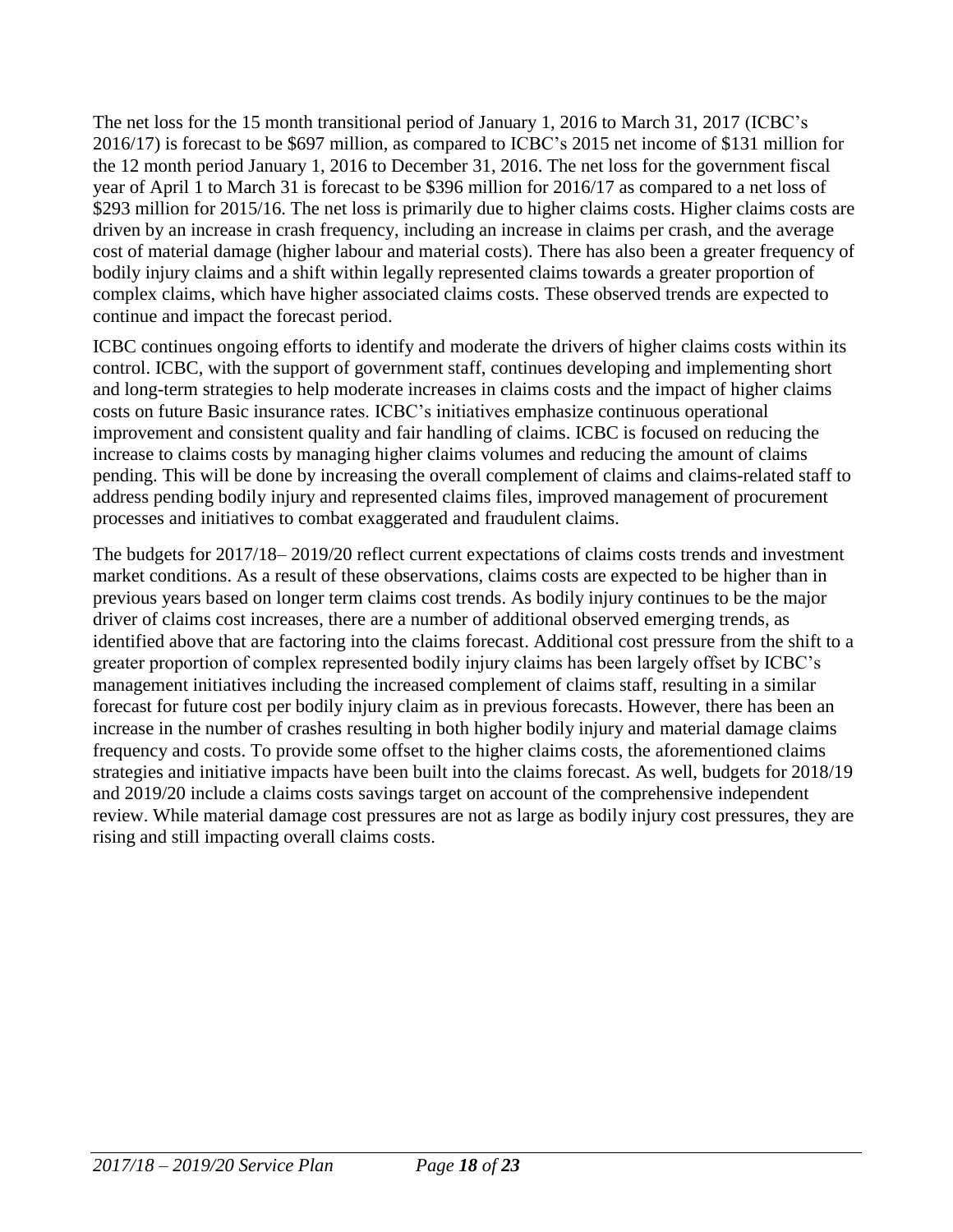## **Capital Plan and Major Projects**

| Major Capital Projects <sup>1</sup><br>\$ millions                                                                                                                                                                                                                                                                                                            | <b>Targeted</b><br><b>Completion</b><br>Date (Year) | <b>Projected Cost to</b><br>Dec 31, 2016 | <b>Estimated</b><br>Cost to<br>Complete | Approved<br>Anticipated<br><b>Total Cost of</b><br>Project<br>(\$millions) |
|---------------------------------------------------------------------------------------------------------------------------------------------------------------------------------------------------------------------------------------------------------------------------------------------------------------------------------------------------------------|-----------------------------------------------------|------------------------------------------|-----------------------------------------|----------------------------------------------------------------------------|
| <b>Transformation Program (TP)</b> ICBC's modernization<br>of the company through the Transformation<br>Program was a multi-year program. The final<br>phase of the project, the Insurance Sales and<br>Administration System project - the new policy<br>administration, vehicle licensing and registration<br>system for brokers - was implemented in 2016. | 2016                                                | \$385                                    | \$0                                     | \$385                                                                      |

<span id="page-18-0"></span>This table reflects projects with capital expenditures over \$50 million. The capital expenditures in this table are a subset of the capital expenditures reported in the Summary Financial Outlook [on page 15.](#page-14-1) Also note the Transformation Program figure of \$385 million reflects the total project costs (capital and expense). Total capital was \$301 million and total expense was \$84 million. In 2010, through Order in Council 222/2010, the Minister of Public Safety and Solicitor General, approved a \$400 million budget for the Transformation Program. ICBC delivered this program on time and under budget.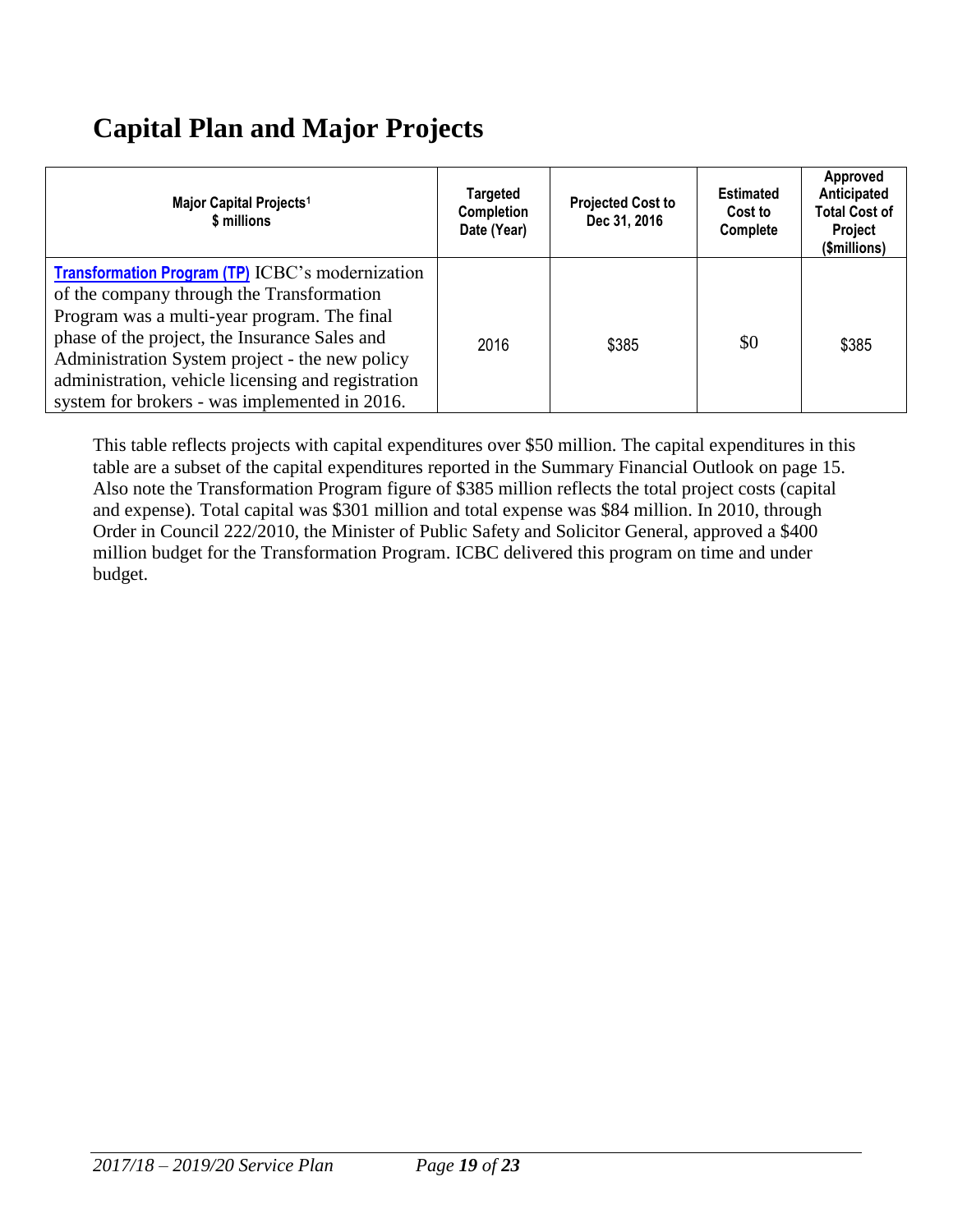# **Appendices**

## <span id="page-19-0"></span>**Appendix A: Hyperlinks to Additional Information**

### **Organizational Overview**

For an organizational overview of ICBC, please visit our website at [www.icbc.com/about-icbc.](http://www.icbc.com/about-icbc/company-info/Pages/default.aspx)

#### **Corporate Governance**

ICBC's governance is defined through legislation applicable to all Crown corporations, and legislation specific to the company itself.

The Board of Directors guides ICBC in fulfilling its mandate and sets our corporate direction. The Board, with input from the Executive Team, approves our vision and values that guide us, and the goals and strategies upon which accountability and performance are evaluated. Information on the role and membership of the Board members and Board committees is available on our website, [www.icbc.com/about-icbc/company-info/Pages/Corporate-governance.aspx.](http://www.icbc.com/about-icbc/company-info/Pages/Corporate-governance.aspx) Also available via this link is information regarding ICBC's Executive Committee and Governance Principles.

ICBC's Board complies with the *Board Resourcing and Development Office Guidelines* [\(http://www.brdo.gov.bc.ca/governance/corporateguidelines.pdf\)](http://www.brdo.gov.bc.ca/governance/corporateguidelines.pdf).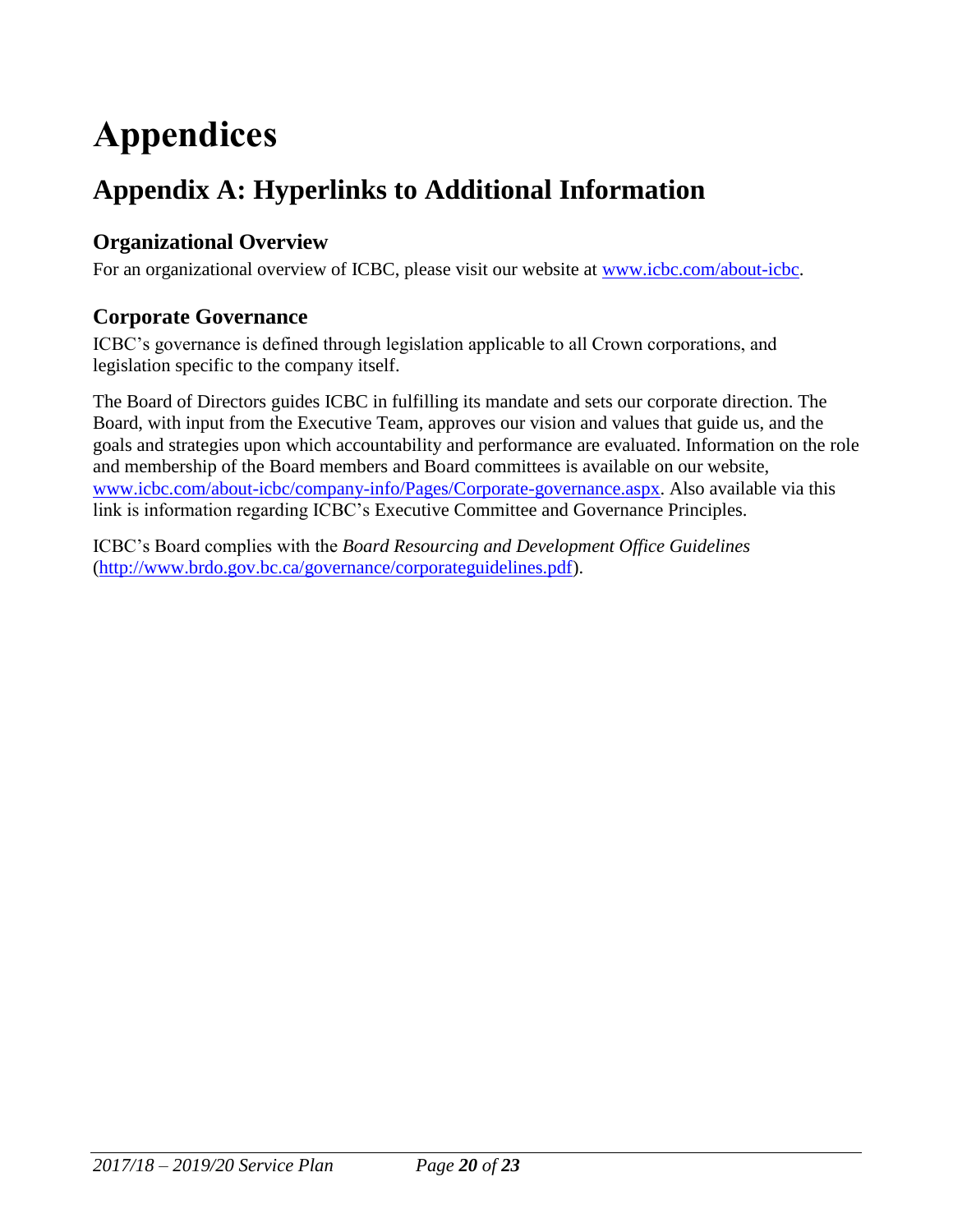## <span id="page-20-0"></span>**Appendix B: Subsidiaries and Operating Segments**

#### **Operating Subsidiaries**

A portion of ICBC's investment portfolio is held in real estate. ICBC holds all but one of its investment properties in fully-owned nominee holding companies. ICBC does not have any active operating subsidiary companies.

#### **Operating Segments**

#### **Summary Financial Outlook Table**

| <b>Operating Costs by Nature</b>                    | 20151  | 2016/17               | 2017/18             | 2018/19             | 2019/20             |
|-----------------------------------------------------|--------|-----------------------|---------------------|---------------------|---------------------|
| \$ millions                                         | Actual | Forecast <sup>2</sup> | Budget <sup>3</sup> | Budget <sup>3</sup> | Budget <sup>3</sup> |
| Premium taxes and commissions expense               | 564    | 775                   | 666                 | 702                 | 742                 |
| Premium deficiency adjustments (DPAC)               | 67     | 45                    | 20                  | 40                  | 94                  |
| Compensation and other employee benefits            | 346    | 463                   | 419                 | 762                 | 780                 |
| Pension and post-retirement benefits                | 77     | 104                   | 82                  |                     |                     |
| Professional and other services                     | 41     | 52                    | 39                  |                     |                     |
| Road improvements and other traffic safety programs | 33     | 41                    | 34                  |                     |                     |
| Building operating expenses                         | 28     | 34                    | 28                  |                     |                     |
| Merchant and bank fees                              | 37     | 48                    | 43                  |                     |                     |
| Office supplies and postage                         | 20     | 26                    | 20                  |                     |                     |
| Computer costs                                      | 26     | 36                    | 28                  |                     |                     |
| Depreciation and amortization                       | 37     | 51                    | 53                  |                     |                     |
| Other expenses (recoveries/income)                  | 20     | 26                    | 11                  |                     |                     |
| Total operating costs before additional items       | 1,296  | 1,701                 | 1,443               | 1,504               | 1,616               |
| Non-recurring expenses - restructuring costs        |        |                       |                     |                     |                     |
| <b>Total operating costs</b>                        | 1,296  | 1,701                 | 1,443               | 1,504               | 1,616               |

#### Notes:

1 2015 Actual is on a calendar year basis (12 months January 1 to December 31)

2 2016/17 Forecast is on a 15 month basis (January 1, 2016 to March 31, 2017)

<sup>3</sup> Budget is on a new fiscal year basis (12 months April 1 to March 31). Operating cost targets are not planned in detail beyond the current year.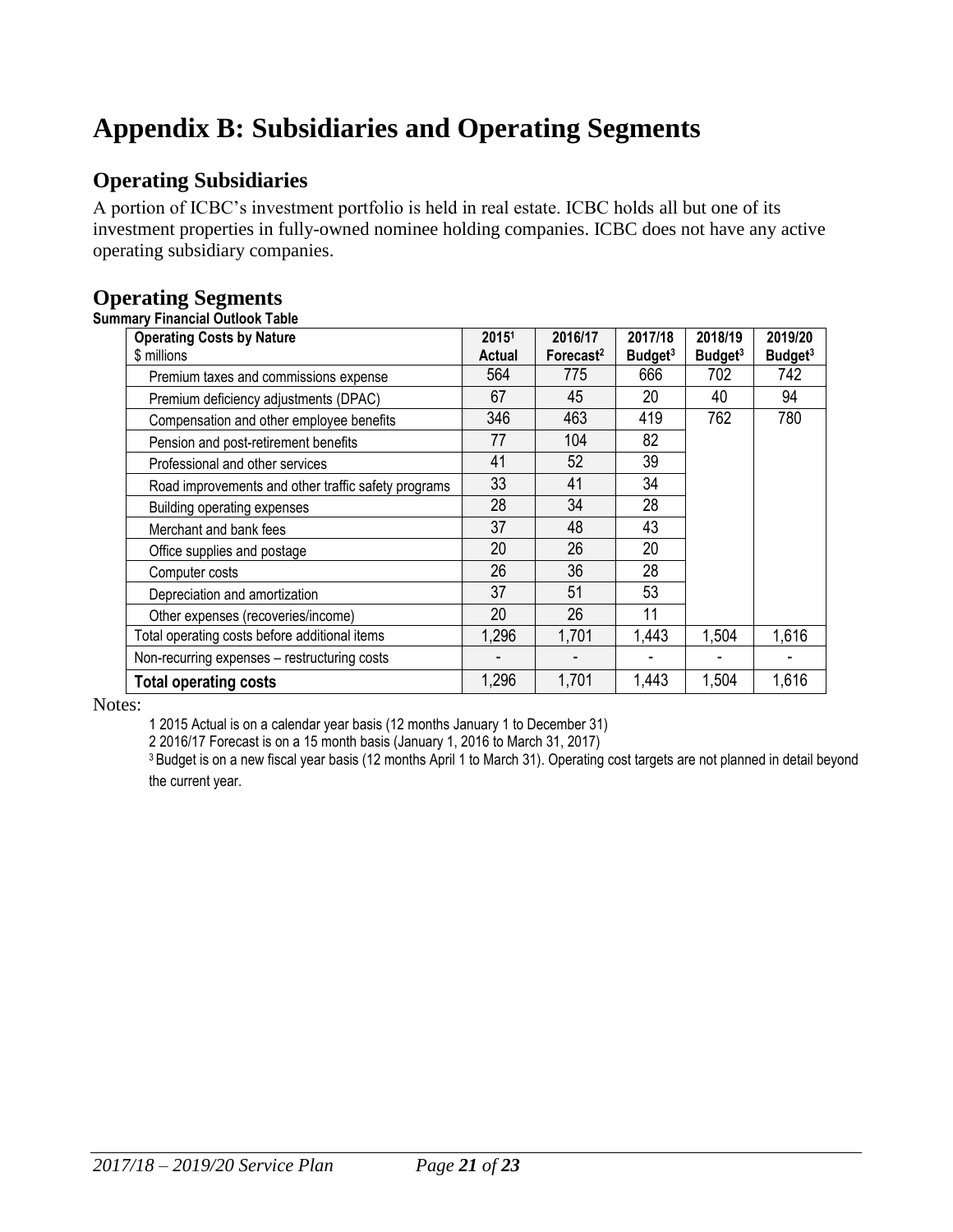## <span id="page-21-0"></span>**Appendix C: Corporate Strategy Summary**

| Goals                                                   | <b>Strategies</b>                                                                                                                                                                                   | <b>Measures</b>                         | Forecast                                |                                         | <b>Targets</b>                          |                                         |  |
|---------------------------------------------------------|-----------------------------------------------------------------------------------------------------------------------------------------------------------------------------------------------------|-----------------------------------------|-----------------------------------------|-----------------------------------------|-----------------------------------------|-----------------------------------------|--|
|                                                         |                                                                                                                                                                                                     |                                         | 2016/17                                 | 2017/18                                 | 2018/19                                 | 2019/20                                 |  |
|                                                         | Keep rates as low<br>$\bullet$<br>as possible while<br>ensuring fairness<br>in pricing.                                                                                                             | Insurance<br>Services<br>Satisfaction   | 95%                                     | n/a <sup>1</sup>                        | n/a <sup>1</sup>                        | n/a <sup>1</sup>                        |  |
| <b>Deliver</b><br>Value and<br>Service for<br>Customers | Design and deliver<br>quality products<br>and services in<br>ways that meet<br>customer and<br>business needs.                                                                                      | <b>Driver Licensing</b><br>Satisfaction | 94%                                     | n/a <sup>1</sup>                        | n/a <sup>1</sup>                        | n/a <sup>1</sup>                        |  |
|                                                         | Reduce injury and<br>death on B.C.<br>roads.<br>Work with our<br>partners and<br>shareholder to<br>support<br>government<br>priorities                                                              | <b>Claims Service</b><br>Satisfaction   | 87%                                     | n/a <sup>1</sup>                        | n/a <sup>1</sup>                        | n/a <sup>1</sup>                        |  |
| Maintain<br>Financial<br><b>Stability</b>               | Operate the<br>$\bullet$                                                                                                                                                                            | Minimal Capital<br>Test (MCT)           | 116%                                    | TBD <sup>2</sup>                        | TBD <sup>2</sup>                        | TBD <sup>2</sup>                        |  |
|                                                         | corporation in a<br>low-cost manner<br>Manage increasing<br>$\bullet$<br>bodily injury and<br>material damage<br>claims costs.<br>Balance risk and<br>return within our<br>investment<br>portfolio. | <b>Combined Ratio</b>                   | 123.6%                                  | 113.9%                                  | 112.1%                                  | 112.6%                                  |  |
|                                                         |                                                                                                                                                                                                     | <b>Investment Return</b>                | policy<br>market<br>benchmark<br>return | policy<br>market<br>benchmark<br>return | policy<br>market<br>benchmark<br>return | policy<br>market<br>benchmark<br>return |  |
| Deliver<br>Operational<br>Excellence                    | Continuously<br>$\bullet$<br>improve the<br>business by<br>leveraging                                                                                                                               | Loss Adjustment<br>Ratio                | 17.2%                                   | 16.2%                                   | 16.1%                                   | 16.0%                                   |  |
|                                                         | operational<br>excellence<br>principles<br>Develop<br>$\bullet$<br>organizational<br>flexibility to<br>respond to a<br>changing<br>environment.                                                     | Insurance<br><b>Expense Ratio</b>       | 17.4%                                   | 16.9%                                   | 16.5%                                   | 16.3%                                   |  |